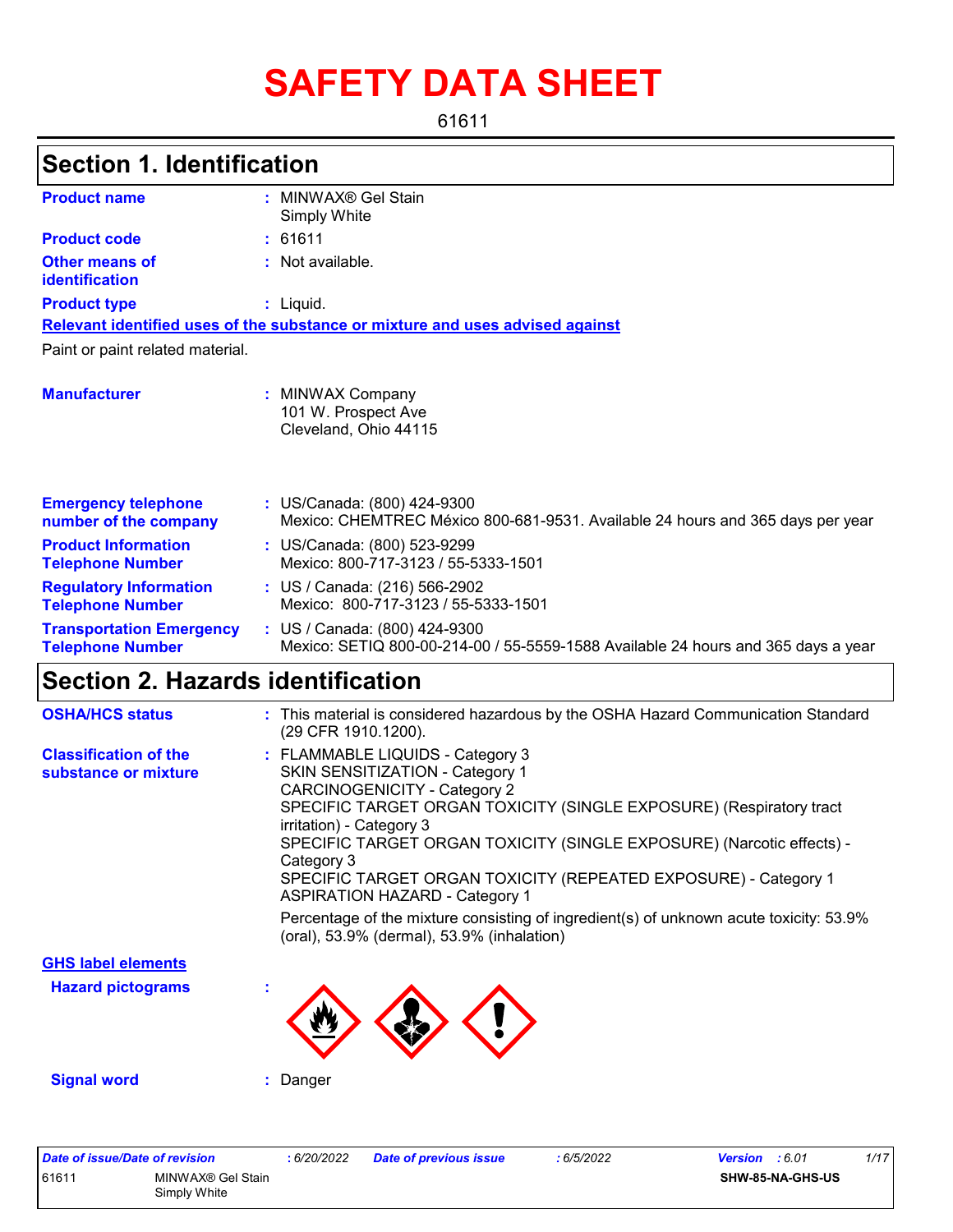## **Section 2. Hazards identification**

| <b>Hazard statements</b>                   | : Flammable liquid and vapor.<br>May be fatal if swallowed and enters airways.<br>May cause an allergic skin reaction.<br>May cause respiratory irritation.<br>May cause drowsiness or dizziness.<br>Suspected of causing cancer.<br>Causes damage to organs through prolonged or repeated exposure.                                                                                                                                                                                                                                                                                                                                                                                |
|--------------------------------------------|-------------------------------------------------------------------------------------------------------------------------------------------------------------------------------------------------------------------------------------------------------------------------------------------------------------------------------------------------------------------------------------------------------------------------------------------------------------------------------------------------------------------------------------------------------------------------------------------------------------------------------------------------------------------------------------|
| <b>Precautionary statements</b>            |                                                                                                                                                                                                                                                                                                                                                                                                                                                                                                                                                                                                                                                                                     |
| <b>General</b>                             | : Read label before use. Keep out of reach of children. If medical advice is needed,<br>have product container or label at hand.                                                                                                                                                                                                                                                                                                                                                                                                                                                                                                                                                    |
| <b>Prevention</b>                          | : Obtain special instructions before use. Do not handle until all safety precautions have<br>been read and understood. Wear protective gloves, protective clothing and eye or face<br>protection. Keep away from heat, hot surfaces, sparks, open flames and other ignition<br>sources. No smoking. Use explosion-proof electrical, ventilating or lighting equipment.<br>Use non-sparking tools. Take action to prevent static discharges. Use only outdoors or<br>in a well-ventilated area. Do not breathe vapor. Do not eat, drink or smoke when using<br>this product. Wash thoroughly after handling. Contaminated work clothing must not be<br>allowed out of the workplace. |
| <b>Response</b>                            | : IF exposed or concerned: Get medical advice or attention. IF INHALED: Remove<br>person to fresh air and keep comfortable for breathing. Call a POISON CENTER or<br>doctor if you feel unwell. IF SWALLOWED: Immediately call a POISON CENTER or<br>doctor. Do NOT induce vomiting. IF ON SKIN (or hair): Take off immediately all<br>contaminated clothing. Rinse skin with water. Wash contaminated clothing before<br>reuse. IF ON SKIN: Wash with plenty of water. If skin irritation or rash occurs: Get<br>medical advice or attention.                                                                                                                                      |
| <b>Storage</b>                             | : Store locked up. Store in a well-ventilated place. Keep container tightly closed. Keep<br>cool.                                                                                                                                                                                                                                                                                                                                                                                                                                                                                                                                                                                   |
| <b>Disposal</b>                            | : Dispose of contents and container in accordance with all local, regional, national and<br>international regulations.                                                                                                                                                                                                                                                                                                                                                                                                                                                                                                                                                              |
| <b>Supplemental label</b><br>elements      | DELAYED EFFECTS FROM LONG TERM OVEREXPOSURE. Contains solvents which<br>can cause permanent brain and nervous system damage. Intentional misuse by<br>deliberately concentrating and inhaling the contents can be harmful or fatal. WARNING:<br>This product contains chemicals known to the State of California to cause cancer and<br>birth defects or other reproductive harm.                                                                                                                                                                                                                                                                                                   |
|                                            | Please refer to the SDS for additional information. Keep out of reach of children. Do not<br>transfer contents to other containers for storage.                                                                                                                                                                                                                                                                                                                                                                                                                                                                                                                                     |
| <b>Hazards not otherwise</b><br>classified | : DANGER: Rags, steel wool, other waste soaked with this product, and sanding residue<br>may spontaneously catch fire if improperly discarded. Immediately place rags, steel<br>wool, other waste soaked with this product, and sanding residue in a sealed, water-filled,<br>metal container. Dispose of in accordance with local fire regulations.                                                                                                                                                                                                                                                                                                                                |

## **Section 3. Composition/information on ingredients**

| Substance/mixture                       | : Mixture        |
|-----------------------------------------|------------------|
| Other means of<br><b>identification</b> | : Not available. |
|                                         |                  |

**CAS number/other identifiers**

$$
\frac{1}{16}{5/2022}
$$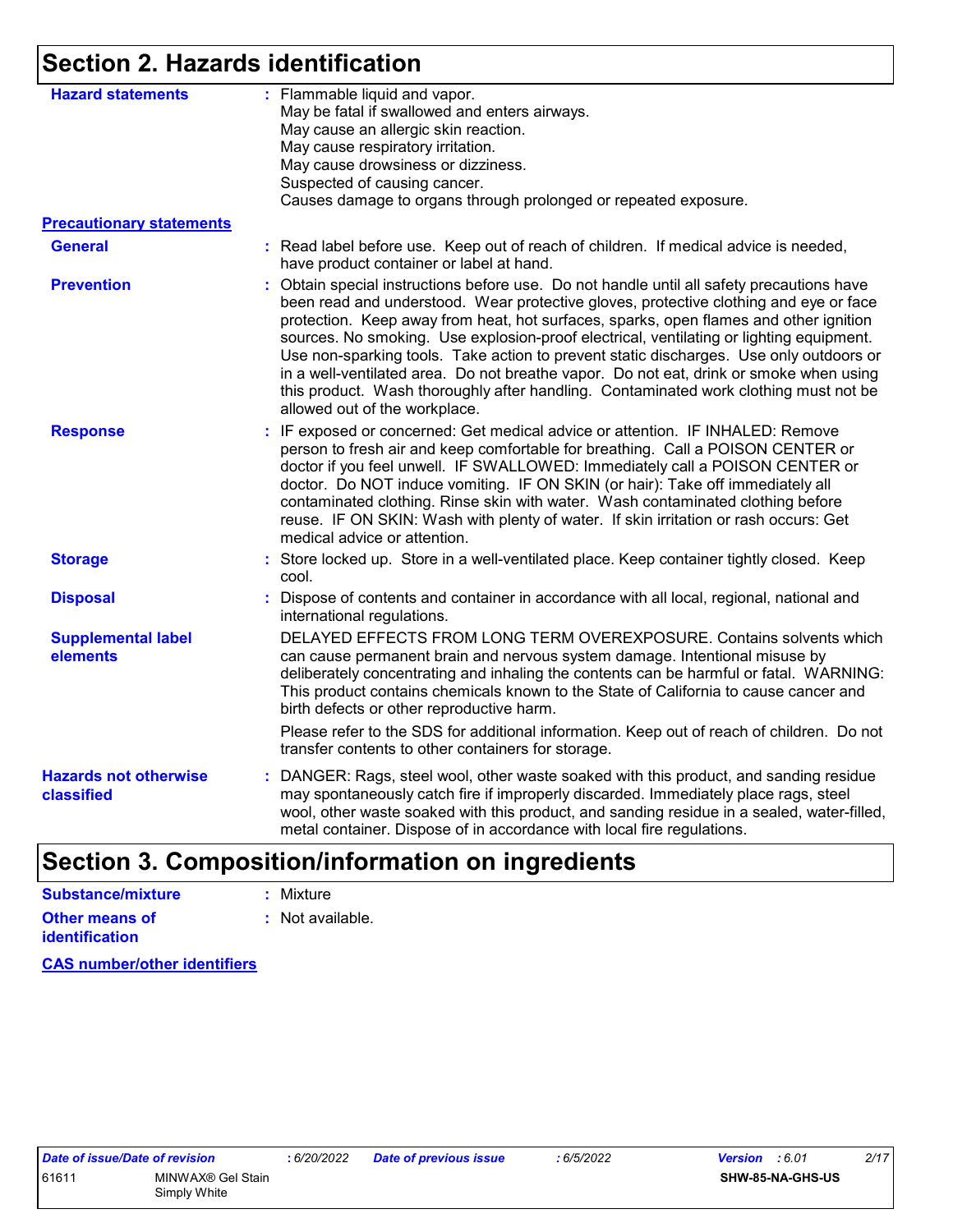### **Section 3. Composition/information on ingredients**

| <b>Ingredient name</b>               | % by weight | <b>CAS number</b> |
|--------------------------------------|-------------|-------------------|
| Med. Aliphatic Hydrocarbon Solvent   | 225 - ≤50   | 64742-88-7        |
| Light Aliphatic Hydrocarbon          | 225 - ≤50   | 64742-47-8        |
| <b>Titanium Dioxide</b>              | ≤10         | 13463-67-7        |
| <b>Fumed Amorphous Silica</b>        | l≤3         | 112945-52-5       |
| Heavy Naphthenic Petroleum Oil       | l≤3         | 64742-52-5        |
| Xylene, mixed isomers                | $\leq$ 0.3  | 1330-20-7         |
| Lt. Aliphatic Hydrocarbon Solvent    | $\leq$ 0.3  | 64742-89-8        |
| Hydrotreated Heavy Petroleum Naphtha | $\leq$ 0.3  | 64742-48-9        |
| Methyl Ethyl Ketoxime                | $\leq$ 0.3  | 96-29-7           |

Any concentration shown as a range is to protect confidentiality or is due to batch variation.

**There are no additional ingredients present which, within the current knowledge of the supplier and in the concentrations applicable, are classified and hence require reporting in this section.**

**Occupational exposure limits, if available, are listed in Section 8.**

### **Section 4. First aid measures**

#### **Description of necessary first aid measures**

| <b>Eye contact</b>  | : Immediately flush eyes with plenty of water, occasionally lifting the upper and lower<br>eyelids. Check for and remove any contact lenses. Continue to rinse for at least 10<br>minutes. Get medical attention.                                                                                                                                                                                                                                                                                                                                                                                                                                                                                                                                       |
|---------------------|---------------------------------------------------------------------------------------------------------------------------------------------------------------------------------------------------------------------------------------------------------------------------------------------------------------------------------------------------------------------------------------------------------------------------------------------------------------------------------------------------------------------------------------------------------------------------------------------------------------------------------------------------------------------------------------------------------------------------------------------------------|
| <b>Inhalation</b>   | : Remove victim to fresh air and keep at rest in a position comfortable for breathing. If it<br>is suspected that fumes are still present, the rescuer should wear an appropriate mask<br>or self-contained breathing apparatus. If not breathing, if breathing is irregular or if<br>respiratory arrest occurs, provide artificial respiration or oxygen by trained personnel. It<br>may be dangerous to the person providing aid to give mouth-to-mouth resuscitation.<br>Get medical attention. If necessary, call a poison center or physician. If unconscious,<br>place in recovery position and get medical attention immediately. Maintain an open<br>airway. Loosen tight clothing such as a collar, tie, belt or waistband.                    |
| <b>Skin contact</b> | : Wash with plenty of soap and water. Remove contaminated clothing and shoes. Wash<br>contaminated clothing thoroughly with water before removing it, or wear gloves.<br>Continue to rinse for at least 10 minutes. Get medical attention. In the event of any<br>complaints or symptoms, avoid further exposure. Wash clothing before reuse. Clean<br>shoes thoroughly before reuse.                                                                                                                                                                                                                                                                                                                                                                   |
| <b>Ingestion</b>    | : Get medical attention immediately. Call a poison center or physician. Wash out mouth<br>with water. Remove dentures if any. If material has been swallowed and the exposed<br>person is conscious, give small quantities of water to drink. Stop if the exposed person<br>feels sick as vomiting may be dangerous. Aspiration hazard if swallowed. Can enter<br>lungs and cause damage. Do not induce vomiting. If vomiting occurs, the head should<br>be kept low so that vomit does not enter the lungs. Never give anything by mouth to an<br>unconscious person. If unconscious, place in recovery position and get medical<br>attention immediately. Maintain an open airway. Loosen tight clothing such as a collar,<br>tie, belt or waistband. |

#### **Most important symptoms/effects, acute and delayed**

| <b>Potential acute health effects</b> |                                                                                                                              |
|---------------------------------------|------------------------------------------------------------------------------------------------------------------------------|
| <b>Eye contact</b>                    | : No known significant effects or critical hazards.                                                                          |
| <b>Inhalation</b>                     | : Can cause central nervous system (CNS) depression. May cause drowsiness or<br>dizziness. May cause respiratory irritation. |
| <b>Skin contact</b>                   | : May cause an allergic skin reaction.                                                                                       |
| <b>Ingestion</b>                      | : Can cause central nervous system (CNS) depression. May be fatal if swallowed and<br>enters airways.                        |

#### **Over-exposure signs/symptoms**

| Date of issue/Date of revision |                                   | : 6/20/2022 | <b>Date of previous issue</b> | : 6/5/2022 | <b>Version</b> : 6.01 |                  | 3/17 |
|--------------------------------|-----------------------------------|-------------|-------------------------------|------------|-----------------------|------------------|------|
| 61611                          | MINWAX® Gel Stain<br>Simply White |             |                               |            |                       | SHW-85-NA-GHS-US |      |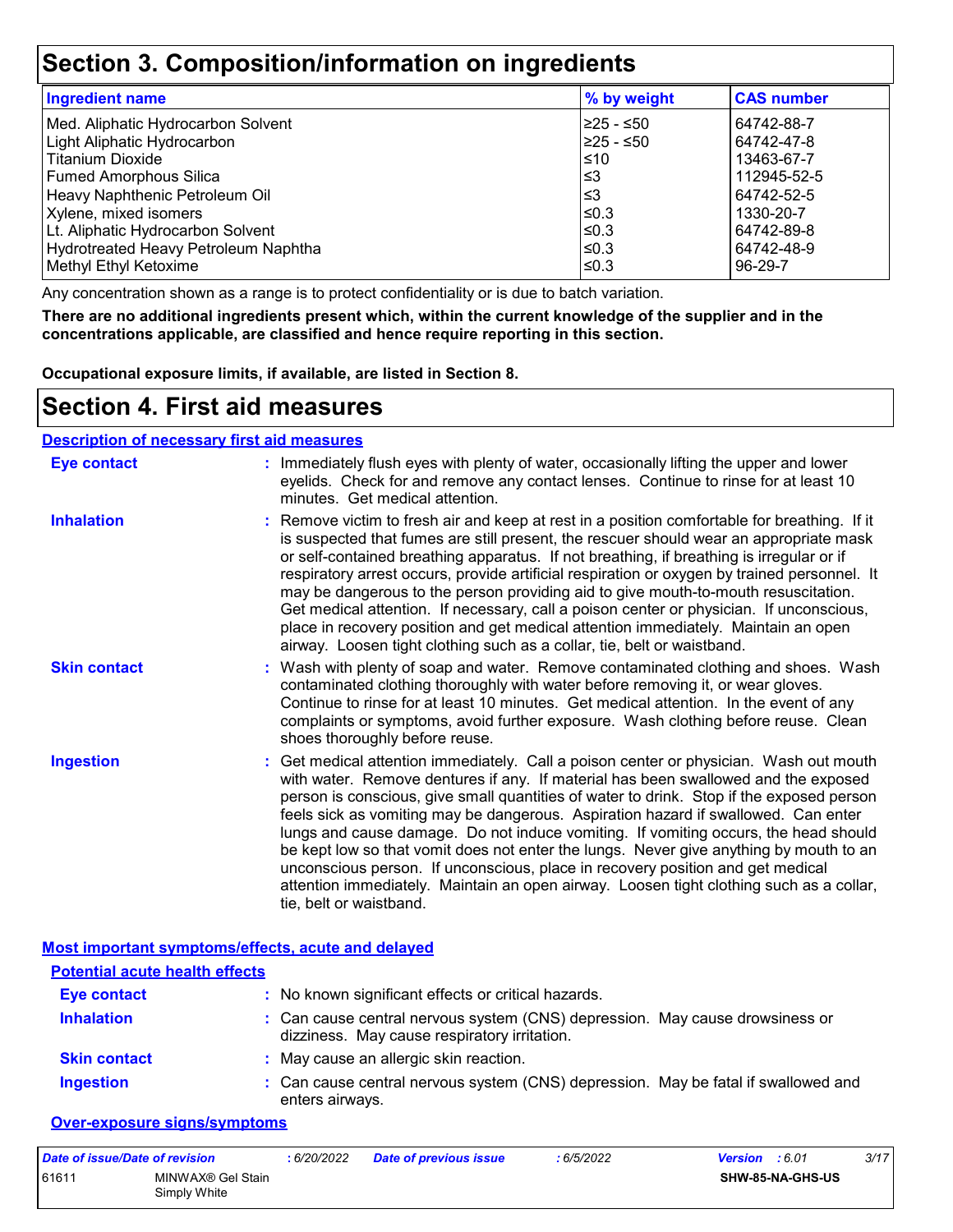## **Section 4. First aid measures**

| <b>Eye contact</b>                | : No specific data.                                                                                                                                                                                                                                                                                                                                                                                             |
|-----------------------------------|-----------------------------------------------------------------------------------------------------------------------------------------------------------------------------------------------------------------------------------------------------------------------------------------------------------------------------------------------------------------------------------------------------------------|
| <b>Inhalation</b>                 | : Adverse symptoms may include the following:<br>respiratory tract irritation<br>coughing<br>nausea or vomiting<br>headache<br>drowsiness/fatigue<br>dizziness/vertigo<br>unconsciousness                                                                                                                                                                                                                       |
| <b>Skin contact</b>               | : Adverse symptoms may include the following:<br>irritation<br>redness                                                                                                                                                                                                                                                                                                                                          |
| <b>Ingestion</b>                  | : Adverse symptoms may include the following:<br>nausea or vomiting                                                                                                                                                                                                                                                                                                                                             |
|                                   | Indication of immediate medical attention and special treatment needed, if necessary                                                                                                                                                                                                                                                                                                                            |
| <b>Notes to physician</b>         | : Treat symptomatically. Contact poison treatment specialist immediately if large<br>quantities have been ingested or inhaled.                                                                                                                                                                                                                                                                                  |
| <b>Specific treatments</b>        | : No specific treatment.                                                                                                                                                                                                                                                                                                                                                                                        |
| <b>Protection of first-aiders</b> | : No action shall be taken involving any personal risk or without suitable training. If it is<br>suspected that fumes are still present, the rescuer should wear an appropriate mask or<br>self-contained breathing apparatus. It may be dangerous to the person providing aid to<br>give mouth-to-mouth resuscitation. Wash contaminated clothing thoroughly with water<br>before removing it, or wear gloves. |

**See toxicological information (Section 11)**

## **Section 5. Fire-fighting measures**

| <b>Extinguishing media</b>                               |                                                                                                                                                                                                                                                                                                                                                                                                                          |
|----------------------------------------------------------|--------------------------------------------------------------------------------------------------------------------------------------------------------------------------------------------------------------------------------------------------------------------------------------------------------------------------------------------------------------------------------------------------------------------------|
| <b>Suitable extinguishing</b><br>media                   | : Use dry chemical, $CO2$ , water spray (fog) or foam.                                                                                                                                                                                                                                                                                                                                                                   |
| <b>Unsuitable extinguishing</b><br>media                 | : Do not use water jet.                                                                                                                                                                                                                                                                                                                                                                                                  |
| <b>Specific hazards arising</b><br>from the chemical     | : Flammable liquid and vapor. Runoff to sewer may create fire or explosion hazard. In a<br>fire or if heated, a pressure increase will occur and the container may burst, with the risk<br>of a subsequent explosion. The vapor/gas is heavier than air and will spread along the<br>ground. Vapors may accumulate in low or confined areas or travel a considerable<br>distance to a source of ignition and flash back. |
| <b>Hazardous thermal</b><br>decomposition products       | Decomposition products may include the following materials:<br>carbon dioxide<br>carbon monoxide<br>metal oxide/oxides                                                                                                                                                                                                                                                                                                   |
| <b>Special protective actions</b><br>for fire-fighters   | : Promptly isolate the scene by removing all persons from the vicinity of the incident if<br>there is a fire. No action shall be taken involving any personal risk or without suitable<br>training. Move containers from fire area if this can be done without risk. Use water<br>spray to keep fire-exposed containers cool.                                                                                            |
| <b>Special protective</b><br>equipment for fire-fighters | : Fire-fighters should wear appropriate protective equipment and self-contained breathing<br>apparatus (SCBA) with a full face-piece operated in positive pressure mode.                                                                                                                                                                                                                                                 |

| Date of issue/Date of revision |                   | 6/20/2022 | Date of previous issue | 6/5/2022 | 4/17<br>:6.01<br>Version |
|--------------------------------|-------------------|-----------|------------------------|----------|--------------------------|
| 61611                          | MINWAX® Gel Stain |           |                        |          | SHW-85-NA-GHS-US         |
|                                | Simply White      |           |                        |          |                          |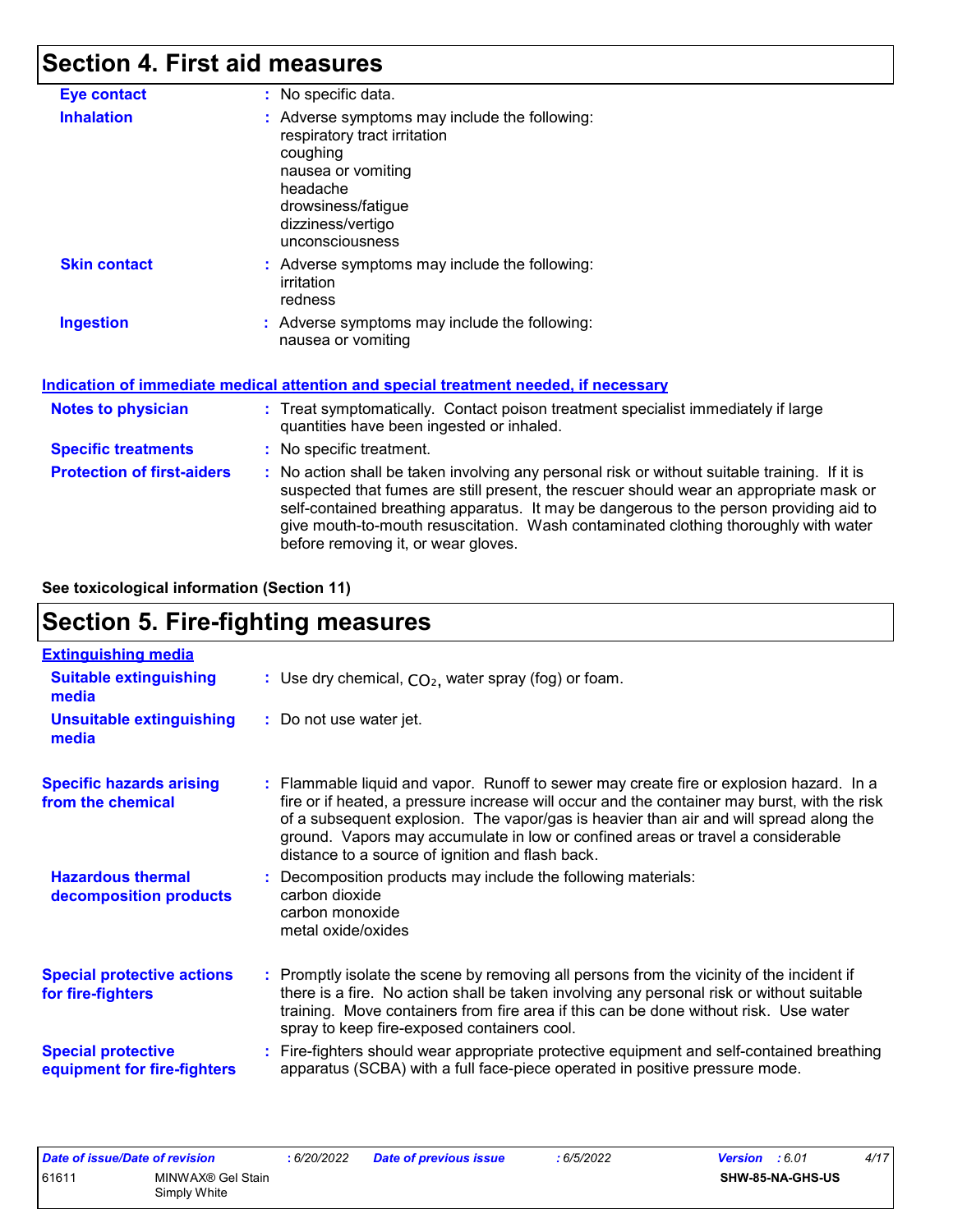## **Section 6. Accidental release measures**

|                                                       | Personal precautions, protective equipment and emergency procedures                                                                                                                                                                                                                                                                                                                                                                                                                                                                                                                                                                                                                                                |
|-------------------------------------------------------|--------------------------------------------------------------------------------------------------------------------------------------------------------------------------------------------------------------------------------------------------------------------------------------------------------------------------------------------------------------------------------------------------------------------------------------------------------------------------------------------------------------------------------------------------------------------------------------------------------------------------------------------------------------------------------------------------------------------|
| For non-emergency<br>personnel                        | : No action shall be taken involving any personal risk or without suitable training.<br>Evacuate surrounding areas. Keep unnecessary and unprotected personnel from<br>entering. Do not touch or walk through spilled material. Shut off all ignition sources.<br>No flares, smoking or flames in hazard area. Avoid breathing vapor or mist. Provide<br>adequate ventilation. Wear appropriate respirator when ventilation is inadequate. Put<br>on appropriate personal protective equipment.                                                                                                                                                                                                                    |
| For emergency responders                              | : If specialized clothing is required to deal with the spillage, take note of any information in<br>Section 8 on suitable and unsuitable materials. See also the information in "For non-<br>emergency personnel".                                                                                                                                                                                                                                                                                                                                                                                                                                                                                                 |
| <b>Environmental precautions</b>                      | : Avoid dispersal of spilled material and runoff and contact with soil, waterways, drains<br>and sewers. Inform the relevant authorities if the product has caused environmental<br>pollution (sewers, waterways, soil or air).                                                                                                                                                                                                                                                                                                                                                                                                                                                                                    |
| Methods and materials for containment and cleaning up |                                                                                                                                                                                                                                                                                                                                                                                                                                                                                                                                                                                                                                                                                                                    |
| <b>Small spill</b>                                    | : Stop leak if without risk. Move containers from spill area. Use spark-proof tools and<br>explosion-proof equipment. Dilute with water and mop up if water-soluble. Alternatively,<br>or if water-insoluble, absorb with an inert dry material and place in an appropriate waste<br>disposal container. Dispose of via a licensed waste disposal contractor.                                                                                                                                                                                                                                                                                                                                                      |
| <b>Large spill</b>                                    | : Stop leak if without risk. Move containers from spill area. Use spark-proof tools and<br>explosion-proof equipment. Approach release from upwind. Prevent entry into sewers,<br>water courses, basements or confined areas. Wash spillages into an effluent treatment<br>plant or proceed as follows. Contain and collect spillage with non-combustible,<br>absorbent material e.g. sand, earth, vermiculite or diatomaceous earth and place in<br>container for disposal according to local regulations (see Section 13). Dispose of via a<br>licensed waste disposal contractor. Contaminated absorbent material may pose the<br>same hazard as the spilled product. Note: see Section 1 for emergency contact |

## **Section 7. Handling and storage**

#### **Precautions for safe handling**

| <b>Protective measures</b>                       | : Put on appropriate personal protective equipment (see Section 8). Persons with a<br>history of skin sensitization problems should not be employed in any process in which<br>this product is used. Avoid exposure - obtain special instructions before use. Do not<br>handle until all safety precautions have been read and understood. Do not get in eyes<br>or on skin or clothing. Do not breathe vapor or mist. Do not swallow. Use only with<br>adequate ventilation. Wear appropriate respirator when ventilation is inadequate. Do<br>not enter storage areas and confined spaces unless adequately ventilated. Keep in the<br>original container or an approved alternative made from a compatible material, kept<br>tightly closed when not in use. Store and use away from heat, sparks, open flame or<br>any other ignition source. Use explosion-proof electrical (ventilating, lighting and<br>material handling) equipment. Use only non-sparking tools. Take precautionary<br>measures against electrostatic discharges. Empty containers retain product residue<br>and can be hazardous. Do not reuse container. |
|--------------------------------------------------|-------------------------------------------------------------------------------------------------------------------------------------------------------------------------------------------------------------------------------------------------------------------------------------------------------------------------------------------------------------------------------------------------------------------------------------------------------------------------------------------------------------------------------------------------------------------------------------------------------------------------------------------------------------------------------------------------------------------------------------------------------------------------------------------------------------------------------------------------------------------------------------------------------------------------------------------------------------------------------------------------------------------------------------------------------------------------------------------------------------------------------------|
| <b>Advice on general</b><br>occupational hygiene | : Eating, drinking and smoking should be prohibited in areas where this material is<br>handled, stored and processed. Workers should wash hands and face before eating,<br>drinking and smoking. Remove contaminated clothing and protective equipment before<br>entering eating areas. See also Section 8 for additional information on hygiene                                                                                                                                                                                                                                                                                                                                                                                                                                                                                                                                                                                                                                                                                                                                                                                    |

measures.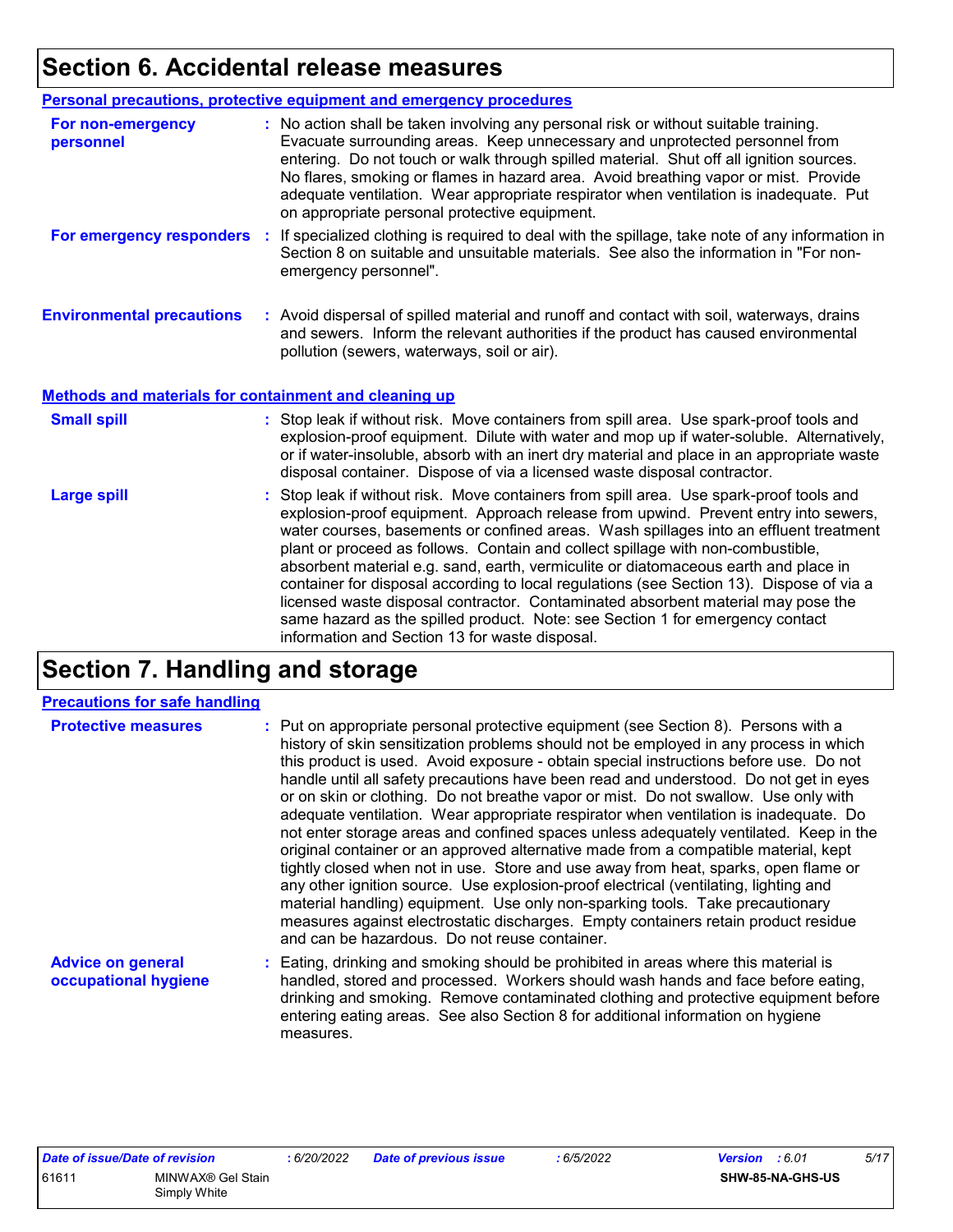### **Section 7. Handling and storage**

| <b>Conditions for safe storage,</b>       | : Store in accordance with local regulations. Store in a segregated and approved area.                                                                                                                                                                                                                                                                                                                                             |
|-------------------------------------------|------------------------------------------------------------------------------------------------------------------------------------------------------------------------------------------------------------------------------------------------------------------------------------------------------------------------------------------------------------------------------------------------------------------------------------|
| including any<br><i>incompatibilities</i> | Store in original container protected from direct sunlight in a dry, cool and well-ventilated<br>area, away from incompatible materials (see Section 10) and food and drink. Store                                                                                                                                                                                                                                                 |
|                                           | locked up. Eliminate all ignition sources. Separate from oxidizing materials. Keep<br>container tightly closed and sealed until ready for use. Containers that have been<br>opened must be carefully resealed and kept upright to prevent leakage. Do not store in<br>unlabeled containers. Use appropriate containment to avoid environmental<br>contamination. See Section 10 for incompatible materials before handling or use. |

### **Section 8. Exposure controls/personal protection**

#### **Control parameters**

**Occupational exposure limits (OSHA United States)**

| <b>Ingredient name</b>                                                                             | CAS#                                | <b>Exposure limits</b>                                                                                                                                                                                                                                                                                                     |
|----------------------------------------------------------------------------------------------------|-------------------------------------|----------------------------------------------------------------------------------------------------------------------------------------------------------------------------------------------------------------------------------------------------------------------------------------------------------------------------|
| Med. Aliphatic Hydrocarbon Solvent                                                                 | 64742-88-7                          | OSHA PEL (United States, 5/2018).<br>TWA: 100 ppm 8 hours.<br>TWA: $400 \text{ mg/m}^3$ 8 hours.                                                                                                                                                                                                                           |
| Light Aliphatic Hydrocarbon                                                                        | 64742-47-8                          | ACGIH TLV (United States, 1/2021).<br>Absorbed through skin.<br>TWA: 200 mg/m <sup>3</sup> , (as total hydrocarbon<br>vapor) 8 hours.                                                                                                                                                                                      |
| <b>Titanium Dioxide</b>                                                                            | 13463-67-7                          | ACGIH TLV (United States, 1/2021).<br>TWA: 10 mg/m <sup>3</sup> 8 hours.<br>OSHA PEL (United States, 5/2018).<br>TWA: 15 mg/m <sup>3</sup> 8 hours. Form: Total dust                                                                                                                                                       |
| <b>Fumed Amorphous Silica</b>                                                                      | 112945-52-5                         | NIOSH REL (United States, 10/2020).<br>TWA: 6 mg/m <sup>3</sup> 10 hours.                                                                                                                                                                                                                                                  |
| Heavy Naphthenic Petroleum Oil                                                                     | 64742-52-5                          | ACGIH TLV (United States, 1/2021).<br>TWA: 5 mg/m <sup>3</sup> 8 hours. Form: Inhalable<br>fraction<br>OSHA PEL (United States, 5/2018).<br>TWA: 5 mg/m <sup>3</sup> 8 hours.<br>NIOSH REL (United States, 10/2020).<br>TWA: 5 mg/m <sup>3</sup> 10 hours. Form: Mist<br>STEL: 10 mg/m <sup>3</sup> 15 minutes. Form: Mist |
| Xylene, mixed isomers                                                                              | 1330-20-7                           | ACGIH TLV (United States, 1/2021).<br>TWA: 100 ppm 8 hours.<br>TWA: 434 mg/m <sup>3</sup> 8 hours.<br>STEL: 150 ppm 15 minutes.<br>STEL: 651 mg/m <sup>3</sup> 15 minutes.<br>OSHA PEL (United States, 5/2018).<br>TWA: 100 ppm 8 hours.<br>TWA: $435 \text{ mg/m}^3$ 8 hours.                                             |
| Lt. Aliphatic Hydrocarbon Solvent<br>Hydrotreated Heavy Petroleum Naphtha<br>Methyl Ethyl Ketoxime | 64742-89-8<br>64742-48-9<br>96-29-7 | None.<br>None.<br>OARS WEEL (United States, 1/2021). Skin<br>sensitizer.<br>TWA: 10 ppm 8 hours.                                                                                                                                                                                                                           |

**Occupational exposure limits (Canada)**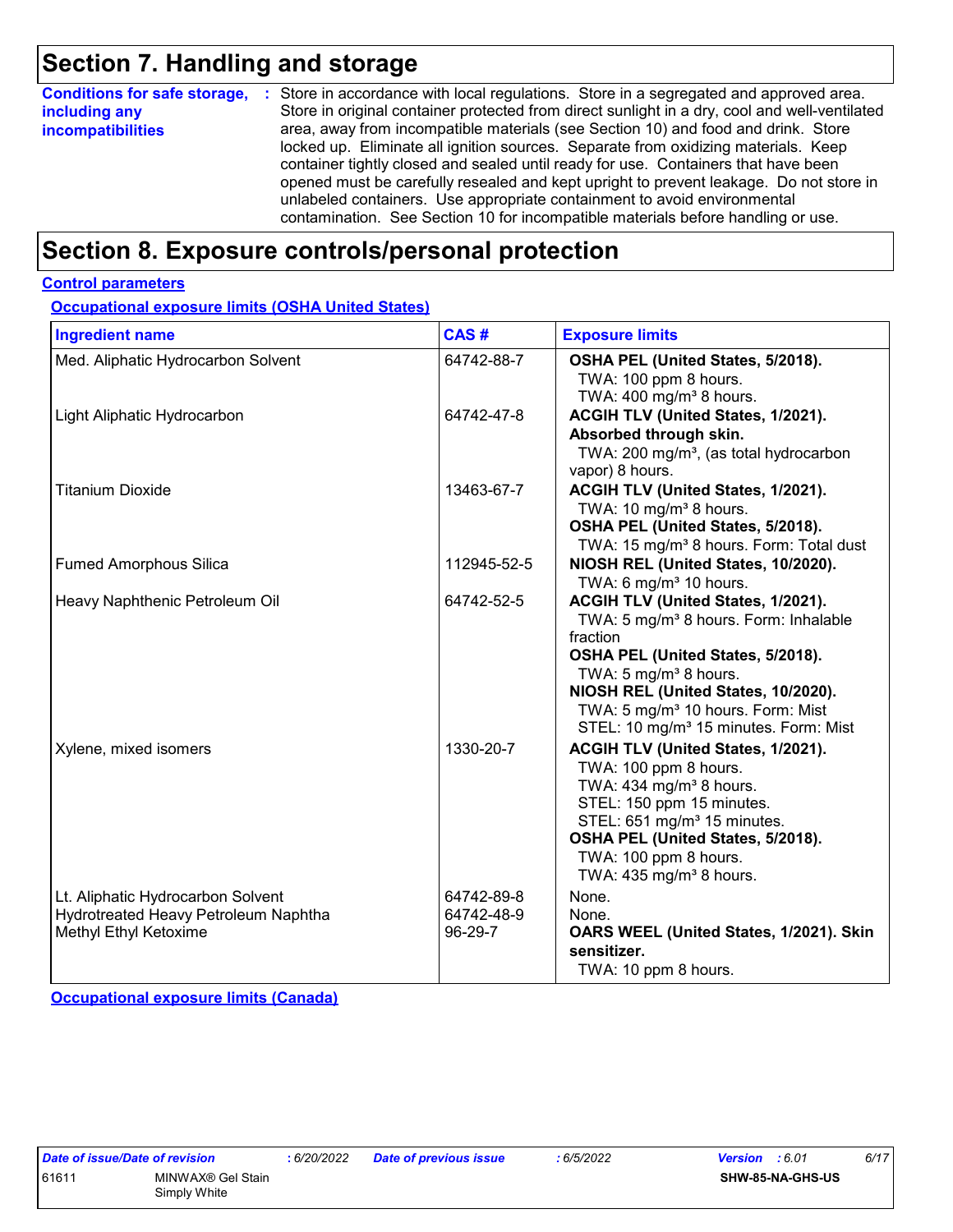## **Section 8. Exposure controls/personal protection**

| <b>Ingredient name</b>                              | CAS#       | <b>Exposure limits</b>                                                                                                                                                                                                                                                                                                                                                                                                                                                                                                                                                                                                                                                                                                             |
|-----------------------------------------------------|------------|------------------------------------------------------------------------------------------------------------------------------------------------------------------------------------------------------------------------------------------------------------------------------------------------------------------------------------------------------------------------------------------------------------------------------------------------------------------------------------------------------------------------------------------------------------------------------------------------------------------------------------------------------------------------------------------------------------------------------------|
| Medium aliphatic solvent naphtha (petroleum) C9-C12 | 64742-88-7 | CA Ontario Provincial (Canada, 6/2019).<br>TWA: $525$ mg/m <sup>3</sup> 8 hours.                                                                                                                                                                                                                                                                                                                                                                                                                                                                                                                                                                                                                                                   |
| Petroleum refining, hydrotreated light distillate   | 64742-47-8 | <b>CA British Columbia Provincial (Canada,</b><br>6/2021). Absorbed through skin.<br>TWA: 200 mg/m <sup>3</sup> , (as total hydrocarbon<br>vapour) 8 hours.<br>CA Alberta Provincial (Canada, 6/2018).<br>Absorbed through skin.<br>8 hrs OEL: 200 mg/m <sup>3</sup> , (as total hydrocarbon<br>vapour) 8 hours.<br>CA Ontario Provincial (Canada, 6/2019).<br>Absorbed through skin.<br>TWA: 200 mg/m <sup>3</sup> , (as total hydrocarbon<br>vapour) 8 hours.                                                                                                                                                                                                                                                                    |
| Titanium dioxide                                    | 13463-67-7 | <b>CA British Columbia Provincial (Canada,</b><br>$6/2021$ ).<br>TWA: 10 mg/m <sup>3</sup> 8 hours. Form: Total dust<br>TWA: 3 mg/m <sup>3</sup> 8 hours. Form: respirable<br>fraction<br>CA Quebec Provincial (Canada, 6/2021).<br>TWAEV: 10 mg/m <sup>3</sup> 8 hours. Form: Total dust.<br>CA Alberta Provincial (Canada, 6/2018).<br>8 hrs OEL: 10 mg/m <sup>3</sup> 8 hours.<br>CA Ontario Provincial (Canada, 6/2019).<br>TWA: 10 mg/m <sup>3</sup> 8 hours.<br><b>CA Saskatchewan Provincial (Canada,</b><br>7/2013).<br>STEL: 20 mg/m <sup>3</sup> 15 minutes.<br>TWA: 10 mg/m <sup>3</sup> 8 hours.                                                                                                                       |
| Xylene                                              | 1330-20-7  | CA Alberta Provincial (Canada, 6/2018).<br>8 hrs OEL: 100 ppm 8 hours.<br>15 min OEL: 651 mg/m <sup>3</sup> 15 minutes.<br>15 min OEL: 150 ppm 15 minutes.<br>8 hrs OEL: 434 mg/m <sup>3</sup> 8 hours.<br><b>CA British Columbia Provincial (Canada,</b><br>6/2021).<br>TWA: 100 ppm 8 hours.<br>STEL: 150 ppm 15 minutes.<br>CA Quebec Provincial (Canada, 6/2021).<br>TWAEV: 100 ppm 8 hours.<br>TWAEV: 434 mg/m <sup>3</sup> 8 hours.<br>STEV: 150 ppm 15 minutes.<br>STEV: 651 mg/m <sup>3</sup> 15 minutes.<br>CA Ontario Provincial (Canada, 6/2019).<br>STEL: 150 ppm 15 minutes.<br>TWA: 100 ppm 8 hours.<br><b>CA Saskatchewan Provincial (Canada,</b><br>7/2013).<br>STEL: 150 ppm 15 minutes.<br>TWA: 100 ppm 8 hours. |
| Methyl Ethyl Ketoxime                               | 96-29-7    | OARS WEEL (United States, 1/2021). Skin<br>sensitizer.<br>TWA: 10 ppm 8 hours.                                                                                                                                                                                                                                                                                                                                                                                                                                                                                                                                                                                                                                                     |

**Occupational exposure limits (Mexico)**

| Date of issue/Date of revision |                                   | : 6/20/2022 | <b>Date of previous issue</b> | : 6/5/2022 | <b>Version</b> : 6.01 |                         | 7/17 |
|--------------------------------|-----------------------------------|-------------|-------------------------------|------------|-----------------------|-------------------------|------|
| 61611                          | MINWAX® Gel Stain<br>Simply White |             |                               |            |                       | <b>SHW-85-NA-GHS-US</b> |      |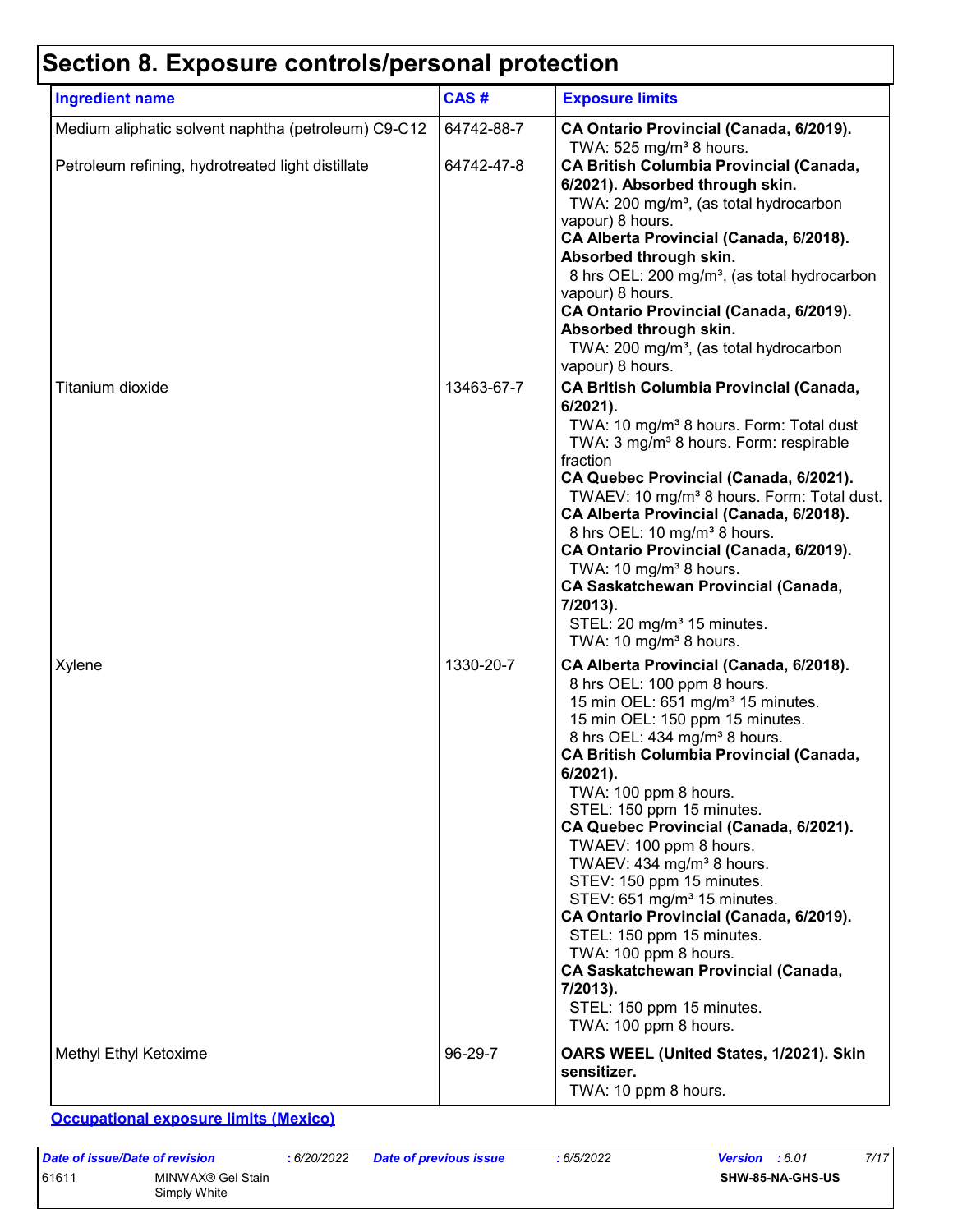## **Section 8. Exposure controls/personal protection**

|                             | CAS#       | <b>Exposure limits</b>                                                                                                                       |
|-----------------------------|------------|----------------------------------------------------------------------------------------------------------------------------------------------|
| Light Aliphatic Hydrocarbon | 64742-47-8 | <b>ACGIH TLV (United States, 1/2021).</b><br>Absorbed through skin.<br>TWA: 200 mg/m <sup>3</sup> , (as total hydrocarbon<br>vapor) 8 hours. |

| <b>Appropriate engineering</b><br><b>controls</b> | : Use only with adequate ventilation. Use process enclosures, local exhaust ventilation or<br>other engineering controls to keep worker exposure to airborne contaminants below any<br>recommended or statutory limits. The engineering controls also need to keep gas,<br>vapor or dust concentrations below any lower explosive limits. Use explosion-proof<br>ventilation equipment.                                                                                                                                                                                                                                |
|---------------------------------------------------|------------------------------------------------------------------------------------------------------------------------------------------------------------------------------------------------------------------------------------------------------------------------------------------------------------------------------------------------------------------------------------------------------------------------------------------------------------------------------------------------------------------------------------------------------------------------------------------------------------------------|
| <b>Environmental exposure</b><br><b>controls</b>  | Emissions from ventilation or work process equipment should be checked to ensure<br>they comply with the requirements of environmental protection legislation. In some<br>cases, fume scrubbers, filters or engineering modifications to the process equipment<br>will be necessary to reduce emissions to acceptable levels.                                                                                                                                                                                                                                                                                          |
| <b>Individual protection measures</b>             |                                                                                                                                                                                                                                                                                                                                                                                                                                                                                                                                                                                                                        |
| <b>Hygiene measures</b>                           | : Wash hands, forearms and face thoroughly after handling chemical products, before<br>eating, smoking and using the lavatory and at the end of the working period.<br>Appropriate techniques should be used to remove potentially contaminated clothing.<br>Contaminated work clothing should not be allowed out of the workplace. Wash<br>contaminated clothing before reusing. Ensure that eyewash stations and safety<br>showers are close to the workstation location.                                                                                                                                            |
| <b>Eye/face protection</b>                        | : Safety eyewear complying with an approved standard should be used when a risk<br>assessment indicates this is necessary to avoid exposure to liquid splashes, mists,<br>gases or dusts. If contact is possible, the following protection should be worn, unless<br>the assessment indicates a higher degree of protection: safety glasses with side-<br>shields.                                                                                                                                                                                                                                                     |
| <b>Skin protection</b>                            |                                                                                                                                                                                                                                                                                                                                                                                                                                                                                                                                                                                                                        |
| <b>Hand protection</b>                            | : Chemical-resistant, impervious gloves complying with an approved standard should be<br>worn at all times when handling chemical products if a risk assessment indicates this is<br>necessary. Considering the parameters specified by the glove manufacturer, check<br>during use that the gloves are still retaining their protective properties. It should be<br>noted that the time to breakthrough for any glove material may be different for different<br>glove manufacturers. In the case of mixtures, consisting of several substances, the<br>protection time of the gloves cannot be accurately estimated. |
| <b>Body protection</b>                            | : Personal protective equipment for the body should be selected based on the task being<br>performed and the risks involved and should be approved by a specialist before<br>handling this product. When there is a risk of ignition from static electricity, wear anti-<br>static protective clothing. For the greatest protection from static discharges, clothing<br>should include anti-static overalls, boots and gloves.                                                                                                                                                                                         |
| <b>Other skin protection</b>                      | : Appropriate footwear and any additional skin protection measures should be selected<br>based on the task being performed and the risks involved and should be approved by a<br>specialist before handling this product.                                                                                                                                                                                                                                                                                                                                                                                              |
| <b>Respiratory protection</b>                     | : Based on the hazard and potential for exposure, select a respirator that meets the<br>appropriate standard or certification. Respirators must be used according to a<br>respiratory protection program to ensure proper fitting, training, and other important<br>aspects of use.                                                                                                                                                                                                                                                                                                                                    |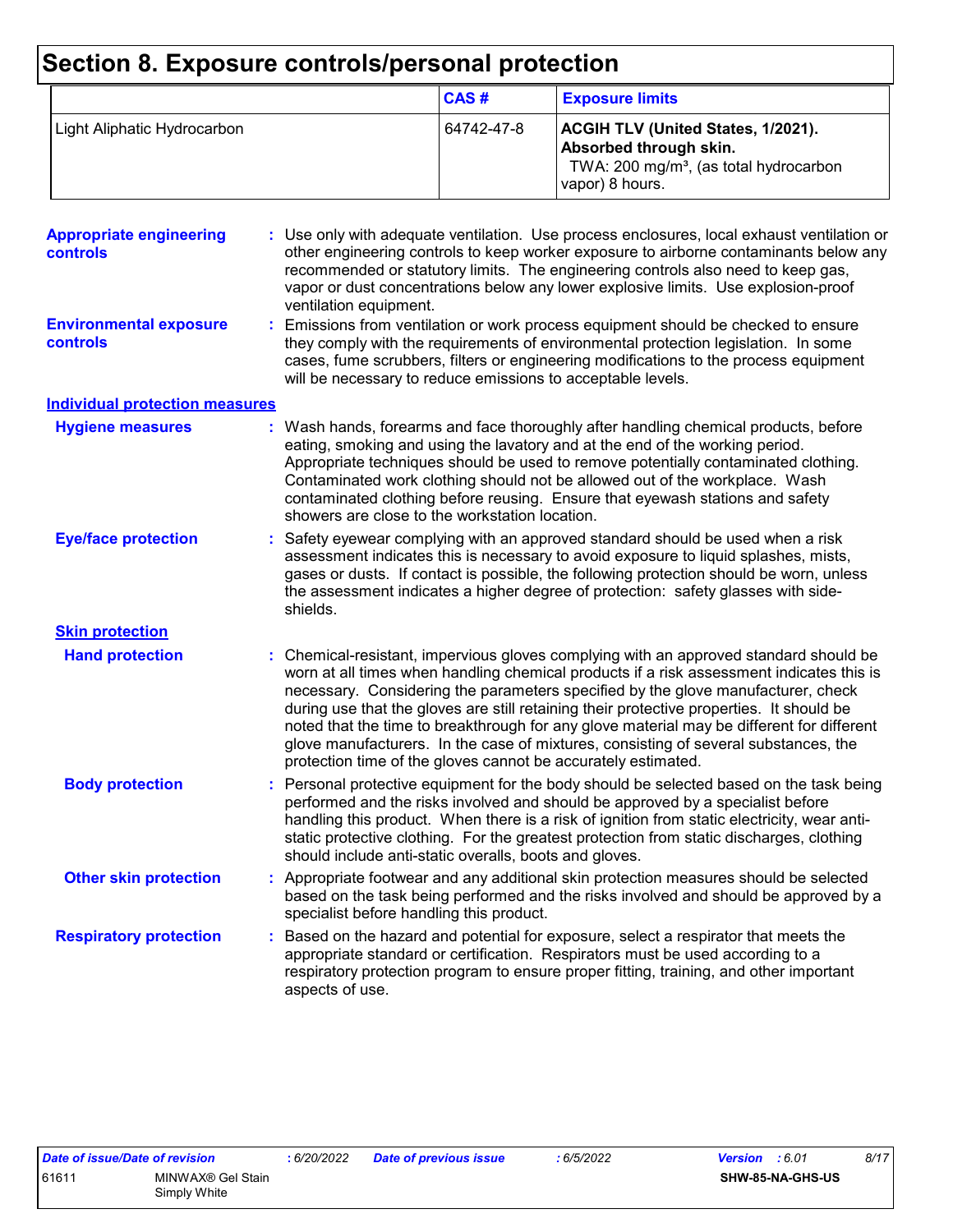## **Section 9. Physical and chemical properties**

The conditions of measurement of all properties are at standard temperature and pressure unless otherwise indicated.

| <b>Appearance</b>                                                 |                                                                |
|-------------------------------------------------------------------|----------------------------------------------------------------|
| <b>Physical state</b>                                             | $:$ Liquid.                                                    |
| <b>Color</b>                                                      | : Not available.                                               |
| Odor                                                              | : Not available.                                               |
| <b>Odor threshold</b>                                             | : Not available.                                               |
| рH                                                                | Not applicable.                                                |
| <b>Melting point/freezing point</b>                               | : Not available.                                               |
| <b>Boiling point, initial boiling</b><br>point, and boiling range | : $148^{\circ}$ C (298.4 $^{\circ}$ F)                         |
| <b>Flash point</b>                                                | : Closed cup: 39°C (102.2°F) [Pensky-Martens Closed Cup]       |
| <b>Evaporation rate</b>                                           | $: 0.13$ (butyl acetate = 1)                                   |
| <b>Flammability</b>                                               | : Not available.                                               |
| Lower and upper explosion<br>limit/flammability limit             | $:$ Lower: 1%<br>Upper: 6%                                     |
| <b>Vapor pressure</b>                                             | : $0.17$ kPa (1.27 mm Hg)                                      |
| <b>Relative vapor density</b>                                     | : $5$ [Air = 1]                                                |
| <b>Relative density</b>                                           | : 0.92                                                         |
| <b>Solubility</b>                                                 | : Not available.                                               |
| <b>Partition coefficient: n-</b><br>octanol/water                 | : Not applicable.                                              |
| <b>Auto-ignition temperature</b>                                  | : Not available.                                               |
| <b>Decomposition temperature</b>                                  | : Not available.                                               |
| <b>Viscosity</b>                                                  | Kinematic (40°C (104°F)): <20.5 mm <sup>2</sup> /s (<20.5 cSt) |
| <b>Molecular weight</b>                                           | Not applicable.                                                |
| <b>Aerosol product</b>                                            |                                                                |
| <b>Heat of combustion</b>                                         | : $23.685$ kJ/g                                                |

## **Section 10. Stability and reactivity**

| <b>Reactivity</b>                                   | : No specific test data related to reactivity available for this product or its ingredients.                                                                                                                                               |
|-----------------------------------------------------|--------------------------------------------------------------------------------------------------------------------------------------------------------------------------------------------------------------------------------------------|
| <b>Chemical stability</b>                           | : The product is stable.                                                                                                                                                                                                                   |
| <b>Possibility of hazardous</b><br><b>reactions</b> | : Under normal conditions of storage and use, hazardous reactions will not occur.                                                                                                                                                          |
| <b>Conditions to avoid</b>                          | : Avoid all possible sources of ignition (spark or flame). Do not pressurize, cut, weld,<br>braze, solder, drill, grind or expose containers to heat or sources of ignition. Do not<br>allow vapor to accumulate in low or confined areas. |
| <b>Incompatible materials</b>                       | : Reactive or incompatible with the following materials:<br>oxidizing materials                                                                                                                                                            |
| <b>Hazardous decomposition</b><br>products          | : Under normal conditions of storage and use, hazardous decomposition products should<br>not be produced.                                                                                                                                  |

| Date of issue/Date of revision |                                   | : 6/20/2022 | Date of previous issue | 6/5/2022 | <b>Version</b> : 6.01 | 9/17 |
|--------------------------------|-----------------------------------|-------------|------------------------|----------|-----------------------|------|
| 61611                          | MINWAX® Gel Stain<br>Simply White |             |                        |          | SHW-85-NA-GHS-US      |      |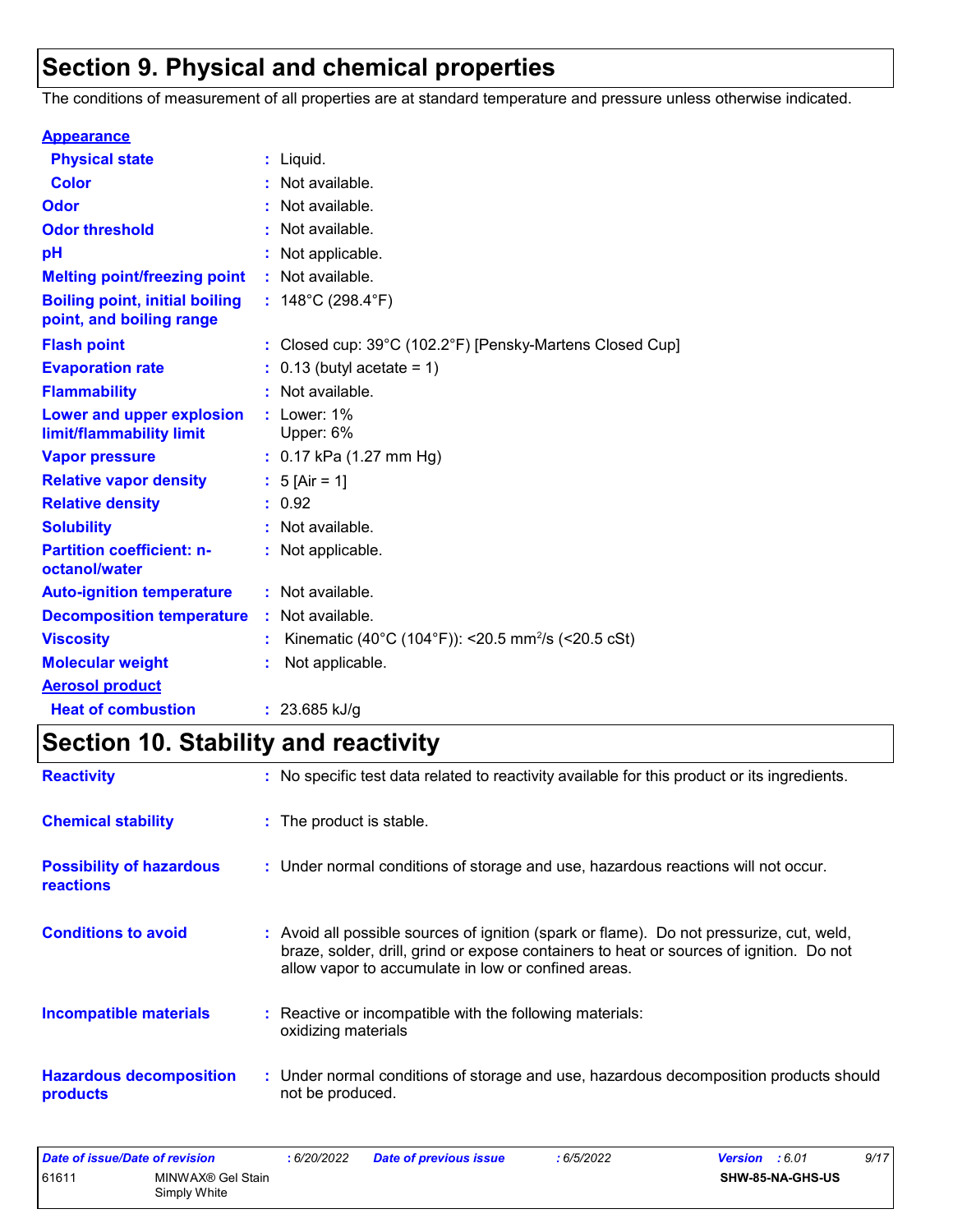## **Section 11. Toxicological information**

#### **Information on toxicological effects**

#### **Acute toxicity**

| <b>Product/ingredient name</b>    | <b>Result</b>                | <b>Species</b> | <b>Dose</b>              | <b>Exposure</b> |
|-----------------------------------|------------------------------|----------------|--------------------------|-----------------|
| <b>Fumed Amorphous Silica</b>     | LD50 Oral                    | Rat            | 3160 mg/kg               |                 |
| Heavy Naphthenic Petroleum<br>Oil | LD50 Oral                    | Rat            | >5000 mg/kg              |                 |
| Xylene, mixed isomers             | LC50 Inhalation Gas.         | Rat            | 6700 ppm                 | 4 hours         |
|                                   | LD50 Oral                    | Rat            | 4300 mg/kg               |                 |
| Hydrotreated Heavy                | <b>LC50 Inhalation Vapor</b> | Rat            | $8500$ mg/m <sup>3</sup> | 4 hours         |
| Petroleum Naphtha                 |                              |                |                          |                 |
|                                   | LD50 Oral                    | Rat            | $>6$ g/kg                |                 |
| Methyl Ethyl Ketoxime             | LD50 Oral                    | Rat            | 930 mg/kg                |                 |

#### **Irritation/Corrosion**

| <b>Product/ingredient name</b>      | <b>Result</b>            | <b>Species</b> | <b>Score</b> | <b>Exposure</b> | <b>Observation</b>       |
|-------------------------------------|--------------------------|----------------|--------------|-----------------|--------------------------|
| <b>Titanium Dioxide</b>             | Skin - Mild irritant     | Human          |              | 72 hours 300    |                          |
| Heavy Naphthenic Petroleum<br>l Oil | Skin - Severe irritant   | l Rabbit       |              | ug l<br>500 mg  |                          |
| Xylene, mixed isomers               | Eyes - Mild irritant     | Rabbit         |              | 87 mg           |                          |
|                                     | Eyes - Severe irritant   | l Rabbit       |              | 24 hours 5      |                          |
|                                     |                          |                |              | mg              |                          |
|                                     | Skin - Mild irritant     | l Rat          |              | 8 hours 60 uL   |                          |
|                                     | Skin - Moderate irritant | l Rabbit       |              | 24 hours 500    |                          |
|                                     |                          |                |              | mg              |                          |
|                                     | Skin - Moderate irritant | Rabbit         |              | 100 %           | $\overline{\phantom{0}}$ |
| Methyl Ethyl Ketoxime               | Eyes - Severe irritant   | l Rabbit       |              | 100 uL          | $\overline{\phantom{0}}$ |

#### **Sensitization**

Not available.

#### **Mutagenicity**

Not available.

#### **Carcinogenicity**

Not available.

#### **Classification**

| <b>Product/ingredient name</b> | <b>OSHA</b> | <b>IARC</b> | <b>NTP</b> |
|--------------------------------|-------------|-------------|------------|
| Titanium Dioxide               |             | 2Β          |            |
| <b>Fumed Amorphous Silica</b>  |             |             |            |
| Xylene, mixed isomers          |             |             |            |

#### **Reproductive toxicity**

Not available.

#### **Teratogenicity**

Not available.

**Specific target organ toxicity (single exposure)**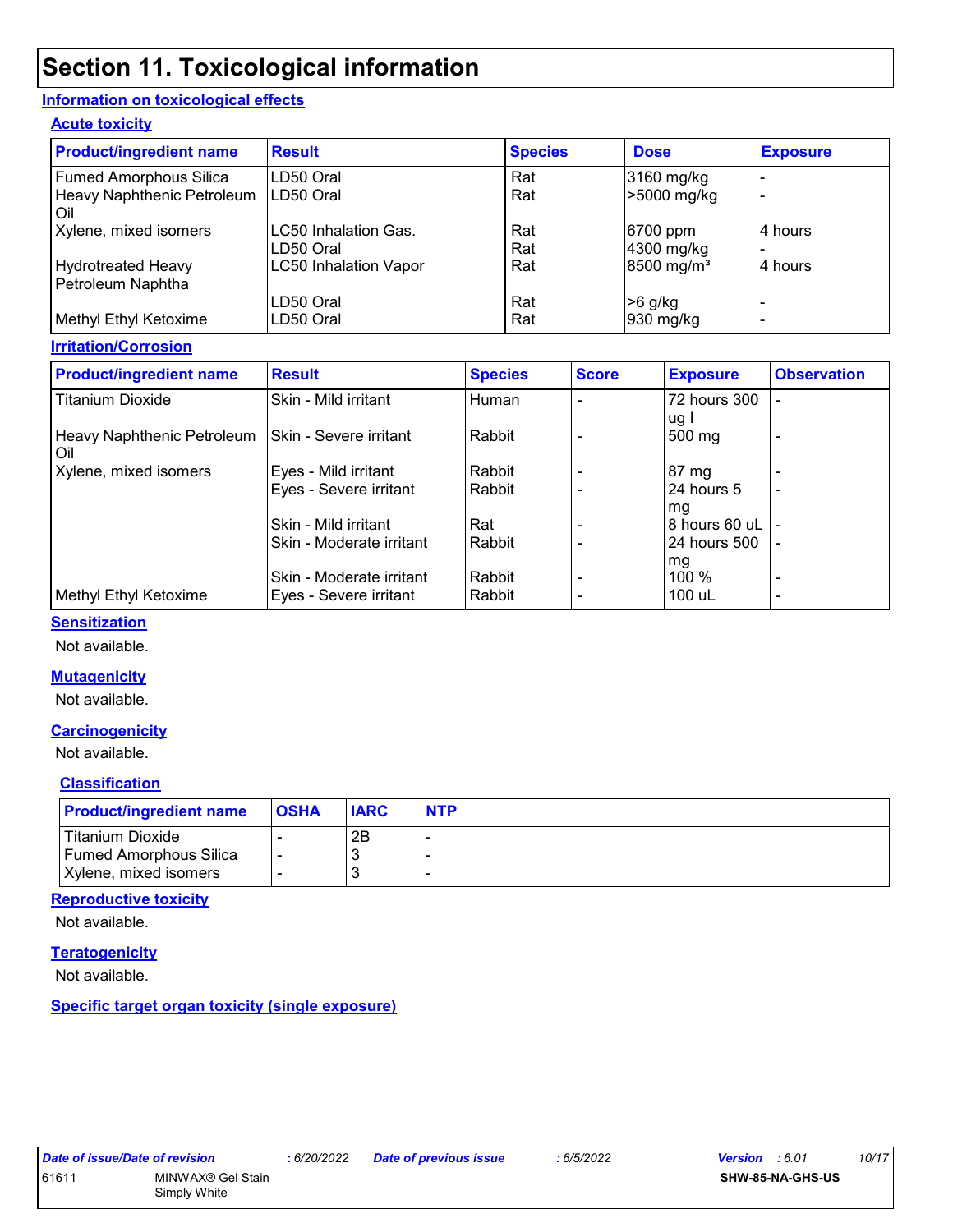## **Section 11. Toxicological information**

| <b>Name</b>                          | <b>Category</b> | <b>Route of</b><br>exposure | <b>Target organs</b>                          |
|--------------------------------------|-----------------|-----------------------------|-----------------------------------------------|
| Med. Aliphatic Hydrocarbon Solvent   | Category 3      |                             | Respiratory tract<br><b>irritation</b>        |
|                                      | Category 3      |                             | Narcotic effects                              |
| Light Aliphatic Hydrocarbon          | Category 3      |                             | Respiratory tract<br><b>irritation</b>        |
|                                      | Category 3      |                             | Narcotic effects                              |
| Xylene, mixed isomers                | Category 3      |                             | Respiratory tract<br>l irritation.            |
| Lt. Aliphatic Hydrocarbon Solvent    | Category 3      |                             | <b>Respiratory tract</b><br>l irritation      |
|                                      | Category 3      |                             | Narcotic effects                              |
| Hydrotreated Heavy Petroleum Naphtha | Category 3      |                             | <b>Respiratory tract</b><br><b>irritation</b> |
|                                      | Category 3      |                             | Narcotic effects                              |
| Methyl Ethyl Ketoxime                | Category 1      |                             | upper respiratory<br>tract                    |
|                                      | Category 3      |                             | Narcotic effects                              |

#### **Specific target organ toxicity (repeated exposure)**

| <b>Name</b>                          | <b>Category</b> | <b>Route of</b><br>exposure | <b>Target organs</b> |
|--------------------------------------|-----------------|-----------------------------|----------------------|
| Med. Aliphatic Hydrocarbon Solvent   | Category 1      |                             |                      |
| Light Aliphatic Hydrocarbon          | Category 2      |                             |                      |
| Xylene, mixed isomers                | Category 2      |                             |                      |
| Lt. Aliphatic Hydrocarbon Solvent    | Category 2      |                             |                      |
| Hydrotreated Heavy Petroleum Naphtha | Category 2      |                             |                      |
| Methyl Ethyl Ketoxime                | Category 2      |                             | blood system         |

#### **Aspiration hazard**

| <b>Name</b>                          | <b>Result</b>                         |
|--------------------------------------|---------------------------------------|
| Med. Aliphatic Hydrocarbon Solvent   | <b>ASPIRATION HAZARD - Category 1</b> |
| Light Aliphatic Hydrocarbon          | <b>ASPIRATION HAZARD - Category 1</b> |
| Xylene, mixed isomers                | <b>ASPIRATION HAZARD - Category 1</b> |
| Lt. Aliphatic Hydrocarbon Solvent    | <b>ASPIRATION HAZARD - Category 1</b> |
| Hydrotreated Heavy Petroleum Naphtha | <b>ASPIRATION HAZARD - Category 1</b> |

#### **Information on the likely :** Not available.

#### **routes of exposure**

| <b>Potential acute health effects</b> |                                                                                                                              |  |  |  |
|---------------------------------------|------------------------------------------------------------------------------------------------------------------------------|--|--|--|
| <b>Eye contact</b>                    | : No known significant effects or critical hazards.                                                                          |  |  |  |
| <b>Inhalation</b>                     | : Can cause central nervous system (CNS) depression. May cause drowsiness or<br>dizziness. May cause respiratory irritation. |  |  |  |
| <b>Skin contact</b>                   | : May cause an allergic skin reaction.                                                                                       |  |  |  |
| <b>Ingestion</b>                      | : Can cause central nervous system (CNS) depression. May be fatal if swallowed and<br>enters airways.                        |  |  |  |

#### **Symptoms related to the physical, chemical and toxicological characteristics**

**Eye contact :** No specific data.

| Date of issue/Date of revision |                   | : 6/20/2022 | Date of previous issue | :6/5/2022 | <b>Version</b> : 6.01   | 11/17 |
|--------------------------------|-------------------|-------------|------------------------|-----------|-------------------------|-------|
| 61611                          | MINWAX® Gel Stain |             |                        |           | <b>SHW-85-NA-GHS-US</b> |       |
|                                | Simply White      |             |                        |           |                         |       |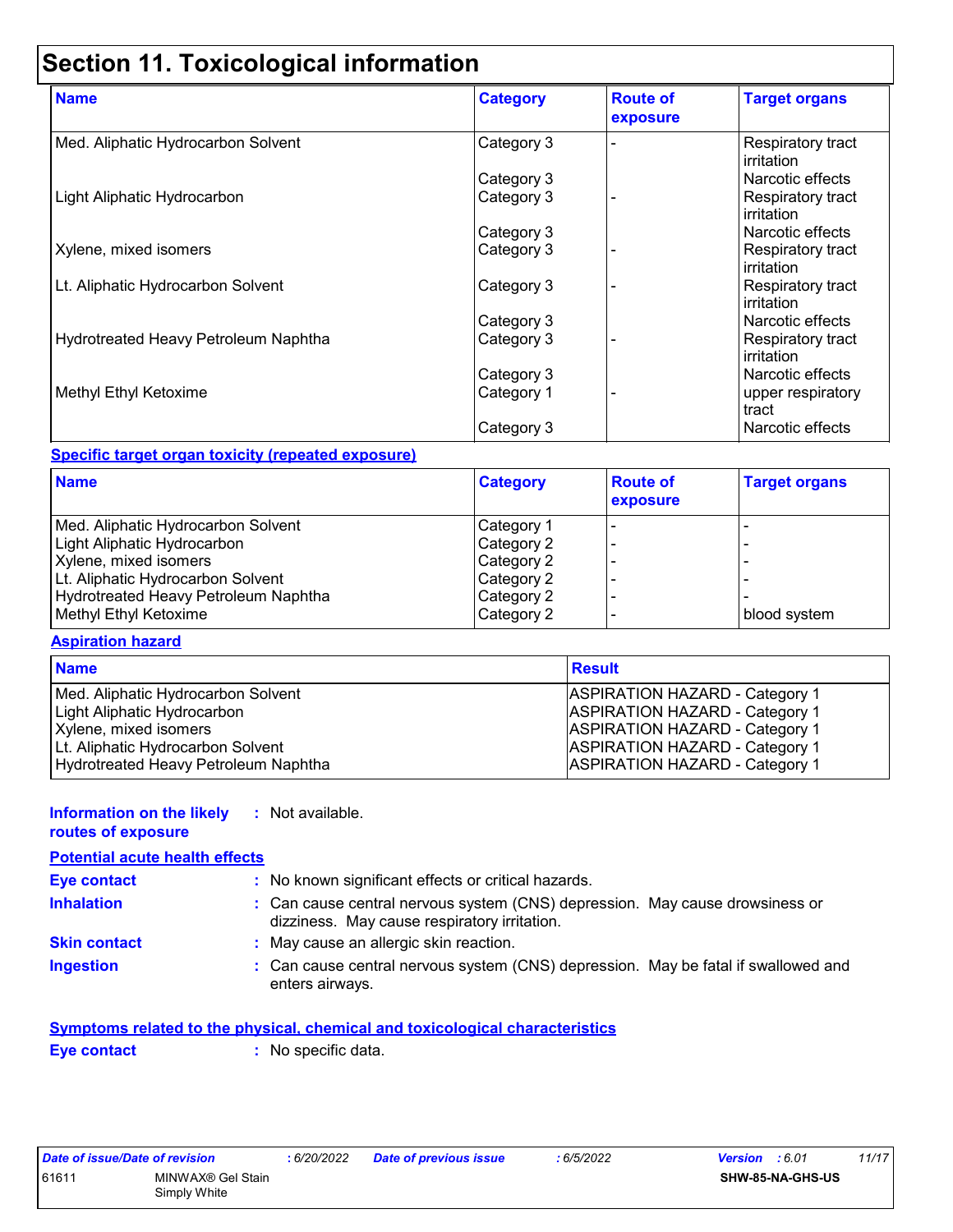## **Section 11. Toxicological information**

| <b>Inhalation</b>                       | : Adverse symptoms may include the following:<br>respiratory tract irritation<br>coughing<br>nausea or vomiting<br>headache<br>drowsiness/fatigue<br>dizziness/vertigo<br>unconsciousness |
|-----------------------------------------|-------------------------------------------------------------------------------------------------------------------------------------------------------------------------------------------|
| <b>Skin contact</b>                     | : Adverse symptoms may include the following:<br>irritation<br>redness                                                                                                                    |
| <b>Ingestion</b>                        | : Adverse symptoms may include the following:<br>nausea or vomiting                                                                                                                       |
|                                         | Delayed and immediate effects and also chronic effects from short and long term exposure                                                                                                  |
| <b>Short term exposure</b>              |                                                                                                                                                                                           |
| <b>Potential immediate</b><br>effects   | : Not available.                                                                                                                                                                          |
| <b>Potential delayed effects</b>        | : Not available.                                                                                                                                                                          |
| <b>Long term exposure</b>               |                                                                                                                                                                                           |
| <b>Potential immediate</b><br>effects   | : Not available.                                                                                                                                                                          |
| <b>Potential delayed effects</b>        | : Not available.                                                                                                                                                                          |
| <b>Potential chronic health effects</b> |                                                                                                                                                                                           |
| Not available.                          |                                                                                                                                                                                           |
| <b>General</b>                          | : Causes damage to organs through prolonged or repeated exposure. Once sensitized, a<br>severe allergic reaction may occur when subsequently exposed to very low levels.                  |
| <b>Carcinogenicity</b>                  | : Suspected of causing cancer. Risk of cancer depends on duration and level of<br>exposure.                                                                                               |
| <b>Mutagenicity</b>                     | : No known significant effects or critical hazards.                                                                                                                                       |
| <b>Teratogenicity</b>                   | : No known significant effects or critical hazards.                                                                                                                                       |
| <b>Developmental effects</b>            | : No known significant effects or critical hazards.                                                                                                                                       |
| <b>Fertility effects</b>                | : No known significant effects or critical hazards.                                                                                                                                       |
|                                         |                                                                                                                                                                                           |

| <b>Numerical measures of toxicity</b> |  |
|---------------------------------------|--|
| <b>Acute toxicity estimates</b>       |  |
| Not available.                        |  |

## **Section 12. Ecological information**

**Toxicity**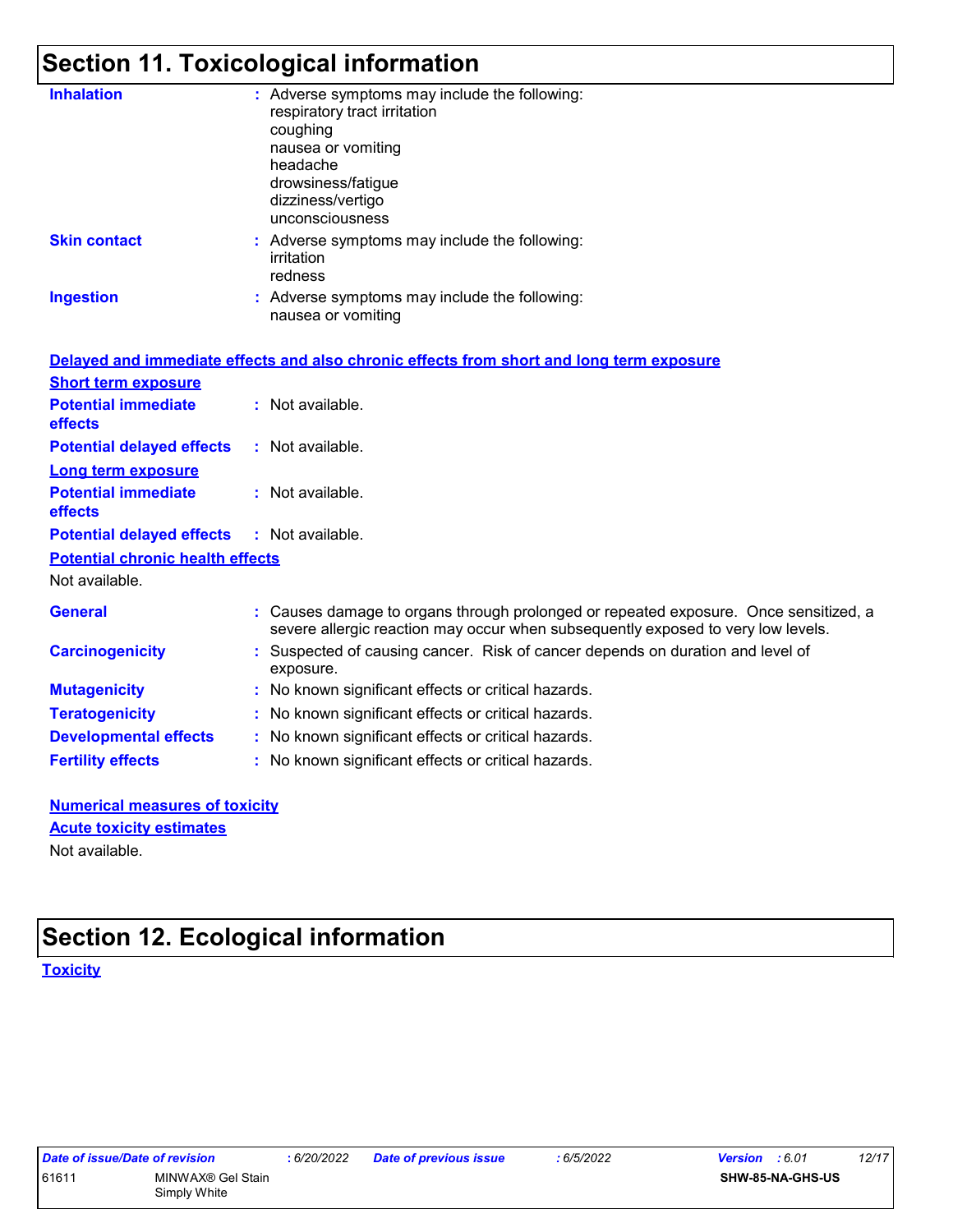### **Section 12. Ecological information**

| <b>Product/ingredient name</b>       | <b>Result</b>                         | <b>Species</b>               | <b>Exposure</b> |
|--------------------------------------|---------------------------------------|------------------------------|-----------------|
| Light Aliphatic Hydrocarbon          | Acute LC50 2200 µg/l Fresh water      | Fish - Lepomis macrochirus   | 4 days          |
| Titanium Dioxide                     | Acute LC50 >1000000 µg/l Marine water | Fish - Fundulus heteroclitus | 96 hours        |
| Xylene, mixed isomers                | Acute LC50 8500 µg/l Marine water     | Crustaceans - Palaemonetes   | 48 hours        |
|                                      |                                       | pugio                        |                 |
|                                      | Acute LC50 13400 µg/l Fresh water     | Fish - Pimephales promelas   | 96 hours        |
| Lt. Aliphatic Hydrocarbon<br>Solvent | Acute LC50 >100000 ppm Fresh water    | Fish - Oncorhynchus mykiss   | 96 hours        |
| Methyl Ethyl Ketoxime                | Acute LC50 843000 µg/l Fresh water    | Fish - Pimephales promelas   | 96 hours        |

#### **Persistence and degradability**

| <b>Product/ingredient name</b> | <b>Aquatic half-life</b> | <b>Photolysis</b> | Biodegradability |
|--------------------------------|--------------------------|-------------------|------------------|
| Xylene, mixed isomers          |                          |                   | Readily          |

#### **Bioaccumulative potential**

| <b>Product/ingredient name</b>                            | $LogP_{ow}$ | <b>BCF</b>                  | <b>Potential</b> |
|-----------------------------------------------------------|-------------|-----------------------------|------------------|
| Xylene, mixed isomers<br>Lt. Aliphatic Hydrocarbon        |             | l 8.1 to 25.9<br>10 to 2500 | low<br>high      |
| Solvent<br><b>Hydrotreated Heavy</b><br>Petroleum Naphtha |             | 10 to 2500                  | high             |
| Methyl Ethyl Ketoxime                                     |             | 2.5 to 5.8                  | low              |

#### **Mobility in soil**

**Soil/water partition coefficient (K**<sub>oc</sub>)

**:** Not available.

**Other adverse effects** : No known significant effects or critical hazards.

## **Section 13. Disposal considerations**

**Disposal methods :**

The generation of waste should be avoided or minimized wherever possible. Disposal of this product, solutions and any by-products should at all times comply with the requirements of environmental protection and waste disposal legislation and any regional local authority requirements. Dispose of surplus and non-recyclable products via a licensed waste disposal contractor. Waste should not be disposed of untreated to the sewer unless fully compliant with the requirements of all authorities with jurisdiction. Waste packaging should be recycled. Incineration or landfill should only be considered when recycling is not feasible. This material and its container must be disposed of in a safe way. Care should be taken when handling emptied containers that have not been cleaned or rinsed out. Empty containers or liners may retain some product residues. Vapor from product residues may create a highly flammable or explosive atmosphere inside the container. Do not cut, weld or grind used containers unless they have been cleaned thoroughly internally. Avoid dispersal of spilled material and runoff and contact with soil, waterways, drains and sewers.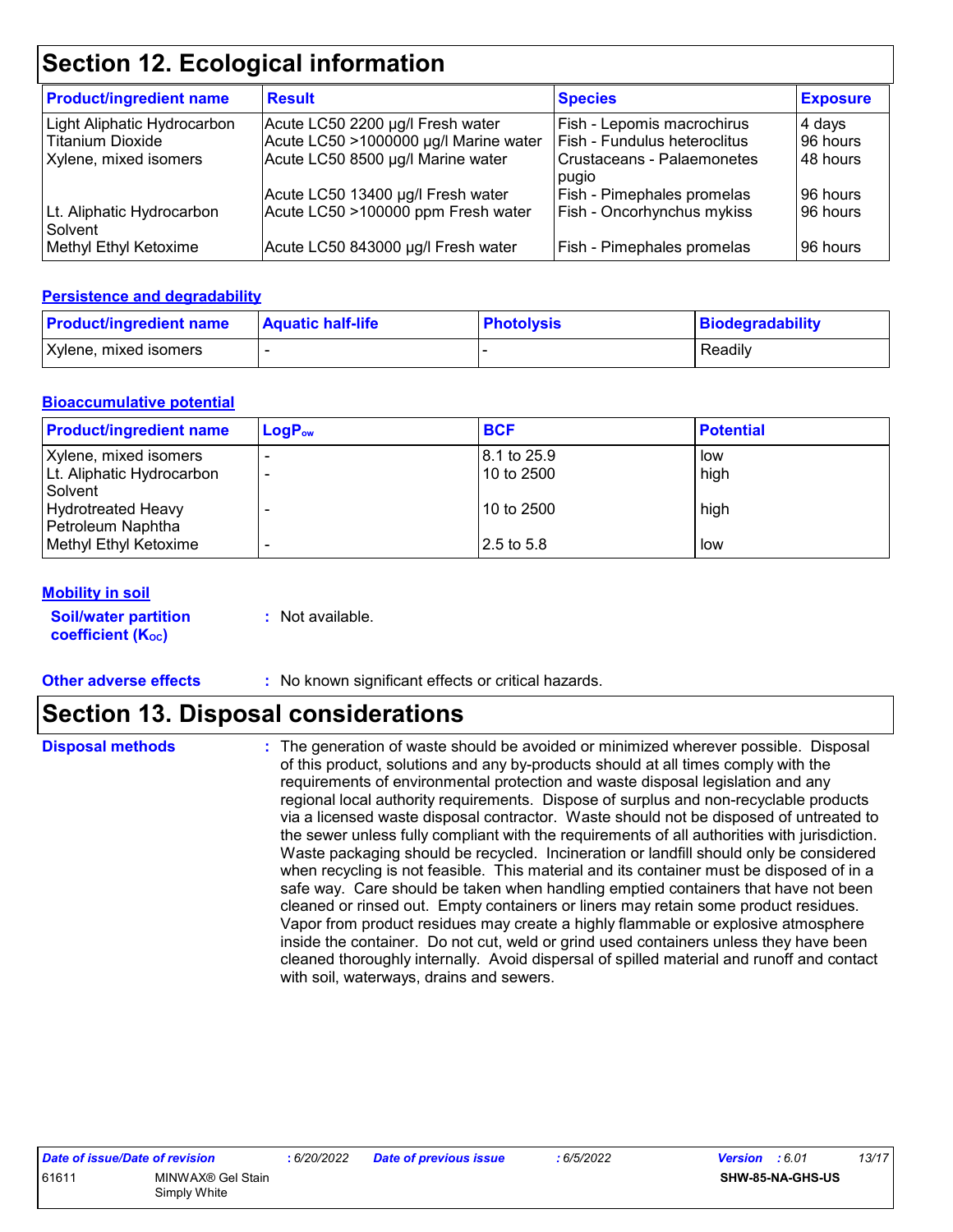## **Section 14. Transport information**

|                                         | <b>DOT</b><br><b>Classification</b>                                                                                                                                                                                                                                                                                                                               | <b>TDG</b><br><b>Classification</b>                                                                                                                                          | <b>Mexico</b><br><b>Classification</b> | <b>IATA</b>                                                                                                                   | <b>IMDG</b>                                                                                                                                        |
|-----------------------------------------|-------------------------------------------------------------------------------------------------------------------------------------------------------------------------------------------------------------------------------------------------------------------------------------------------------------------------------------------------------------------|------------------------------------------------------------------------------------------------------------------------------------------------------------------------------|----------------------------------------|-------------------------------------------------------------------------------------------------------------------------------|----------------------------------------------------------------------------------------------------------------------------------------------------|
| <b>UN number</b>                        | <b>UN1263</b>                                                                                                                                                                                                                                                                                                                                                     | <b>UN1263</b>                                                                                                                                                                | <b>UN1263</b>                          | <b>UN1263</b>                                                                                                                 | <b>UN1263</b>                                                                                                                                      |
| <b>UN proper</b><br>shipping name       | <b>PAINT</b>                                                                                                                                                                                                                                                                                                                                                      | <b>PAINT</b>                                                                                                                                                                 | <b>PAINT</b>                           | <b>PAINT</b>                                                                                                                  | PAINT. Marine<br>pollutant (Med.<br>Aliphatic<br>Hydrocarbon<br>Solvent, Light<br>Aliphatic<br>Hydrocarbon)                                        |
| <b>Transport</b>                        | $\mathbf{3}$                                                                                                                                                                                                                                                                                                                                                      | 3                                                                                                                                                                            | $\mathbf{3}$                           | 3                                                                                                                             | $\mathfrak{S}$                                                                                                                                     |
| hazard class(es)                        |                                                                                                                                                                                                                                                                                                                                                                   |                                                                                                                                                                              |                                        |                                                                                                                               |                                                                                                                                                    |
| <b>Packing group</b>                    | $\mathop{\rm III}$                                                                                                                                                                                                                                                                                                                                                | Ш                                                                                                                                                                            | $\ensuremath{\mathsf{III}}\xspace$     | $\mathop{\rm III}$                                                                                                            | $\ensuremath{\mathsf{III}}\xspace$                                                                                                                 |
| <b>Environmental</b><br>hazards         | No.                                                                                                                                                                                                                                                                                                                                                               | No.                                                                                                                                                                          | No.                                    | Yes. The<br>environmentally<br>hazardous<br>substance mark<br>is not required.                                                | Yes.                                                                                                                                               |
| <b>Additional</b><br><b>information</b> | This product may<br>be re-classified as<br>"Combustible<br>Liquid," unless<br>transported by<br>vessel or aircraft.<br>Non-bulk<br>packages (less<br>than or equal to<br>119 gal) of<br>combustible<br>liquids are not<br>regulated as<br>hazardous<br>materials in<br>package sizes<br>less than the<br>product reportable<br>quantity.<br><b>ERG No.</b><br>128 | Product classified<br>as per the<br>following sections<br>of the<br>Transportation of<br>Dangerous Goods<br>Regulations:<br>2.18-2.19 (Class<br>3).<br><b>ERG No.</b><br>128 | <b>ERG No.</b><br>128                  | The<br>environmentally<br>hazardous<br>substance mark<br>may appear if<br>required by other<br>transportation<br>regulations. | The marine<br>pollutant mark is<br>not required when<br>transported in<br>sizes of ≤5 L or ≤5<br>kg.<br><b>Emergency</b><br>schedules F-E, S-<br>E |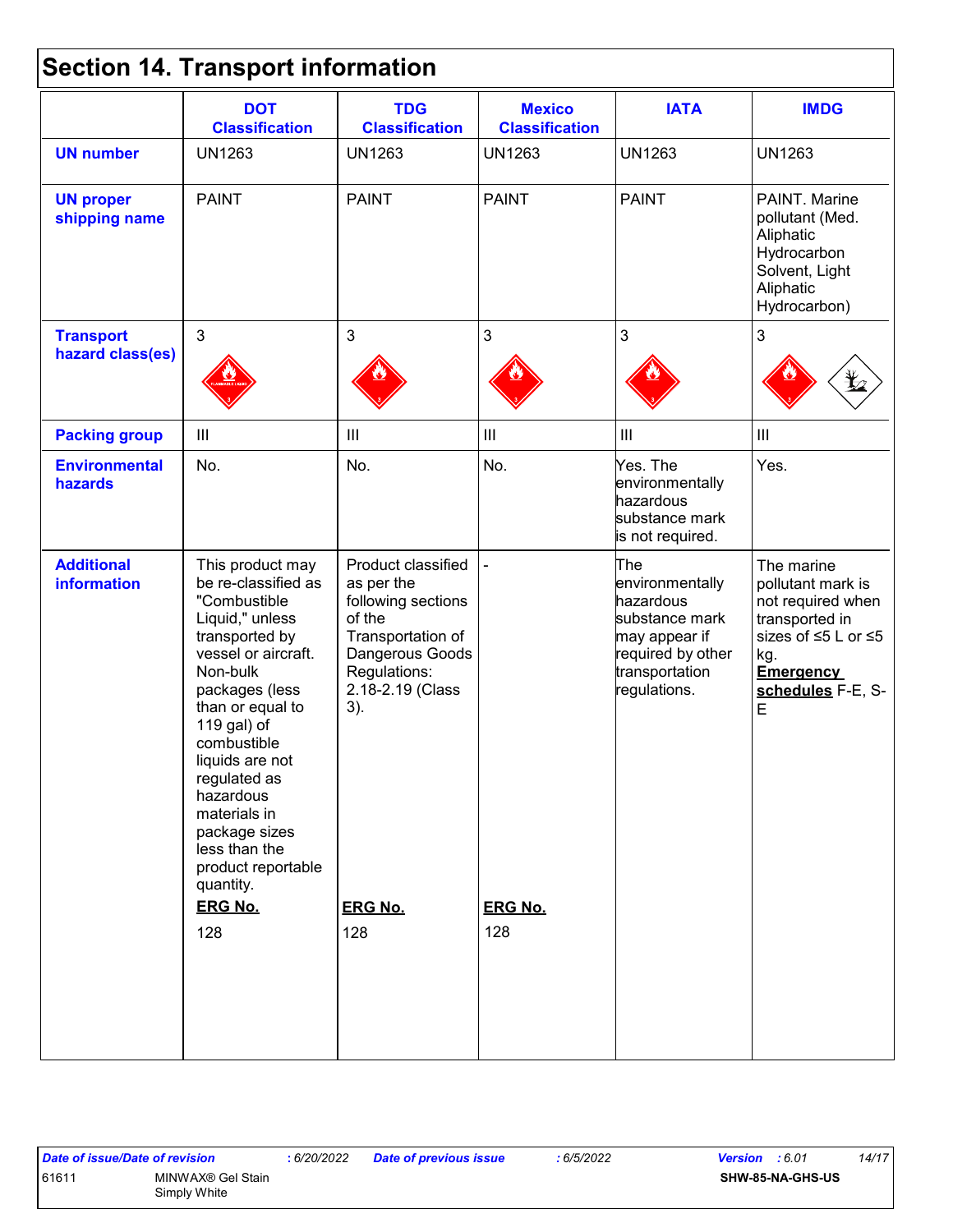### **Section 14. Transport information**

| <b>Special precautions for user :</b>                    |          | Multi-modal shipping descriptions are provided for informational purposes and do not<br>consider container sizes. The presence of a shipping description for a particular<br>mode of transport (sea, air, etc.), does not indicate that the product is packaged<br>suitably for that mode of transport. All packaging must be reviewed for suitability<br>prior to shipment, and compliance with the applicable regulations is the sole<br>responsibility of the person offering the product for transport. People loading and<br>unloading dangerous goods must be trained on all of the risks deriving from the<br>substances and on all actions in case of emergency situations. |
|----------------------------------------------------------|----------|-------------------------------------------------------------------------------------------------------------------------------------------------------------------------------------------------------------------------------------------------------------------------------------------------------------------------------------------------------------------------------------------------------------------------------------------------------------------------------------------------------------------------------------------------------------------------------------------------------------------------------------------------------------------------------------|
| <b>Transport in bulk according</b><br>to IMO instruments | <b>P</b> | Not available.                                                                                                                                                                                                                                                                                                                                                                                                                                                                                                                                                                                                                                                                      |

**Proper shipping name :**

: Not available.

### **Section 15. Regulatory information**

#### **SARA 313**

SARA 313 (40 CFR 372.45) supplier notification can be found on the Environmental Data Sheet.

#### **California Prop. 65**

WARNING: This product contains chemicals known to the State of California to cause cancer and birth defects or other reproductive harm.

**International regulations**

| <b>International lists</b> | : Australia inventory (AIIC): Not determined.                |
|----------------------------|--------------------------------------------------------------|
|                            | China inventory (IECSC): Not determined.                     |
|                            | Japan inventory (CSCL): Not determined.                      |
|                            | Japan inventory (ISHL): Not determined.                      |
|                            | Korea inventory (KECI): Not determined.                      |
|                            | New Zealand Inventory of Chemicals (NZIoC): Not determined.  |
|                            | Philippines inventory (PICCS): Not determined.               |
|                            | Taiwan Chemical Substances Inventory (TCSI): Not determined. |
|                            | Thailand inventory: Not determined.                          |
|                            | Turkey inventory: Not determined.                            |
|                            | Vietnam inventory: Not determined.                           |

### **Section 16. Other information**

**Hazardous Material Information System (U.S.A.)**



**The customer is responsible for determining the PPE code for this material. For more information on HMIS® Personal Protective Equipment (PPE) codes, consult the HMIS® Implementation Manual.**

**Caution: HMIS® ratings are based on a 0-4 rating scale, with 0 representing minimal hazards or risks, and 4 representing significant hazards or risks. Although HMIS® ratings and the associated label are not required on SDSs or products leaving a facility under 29 CFR 1910.1200, the preparer may choose to provide them. HMIS® ratings are to be used with a fully implemented HMIS® program. HMIS® is a registered trademark and service mark of the American Coatings Association, Inc.**

**Procedure used to derive the classification**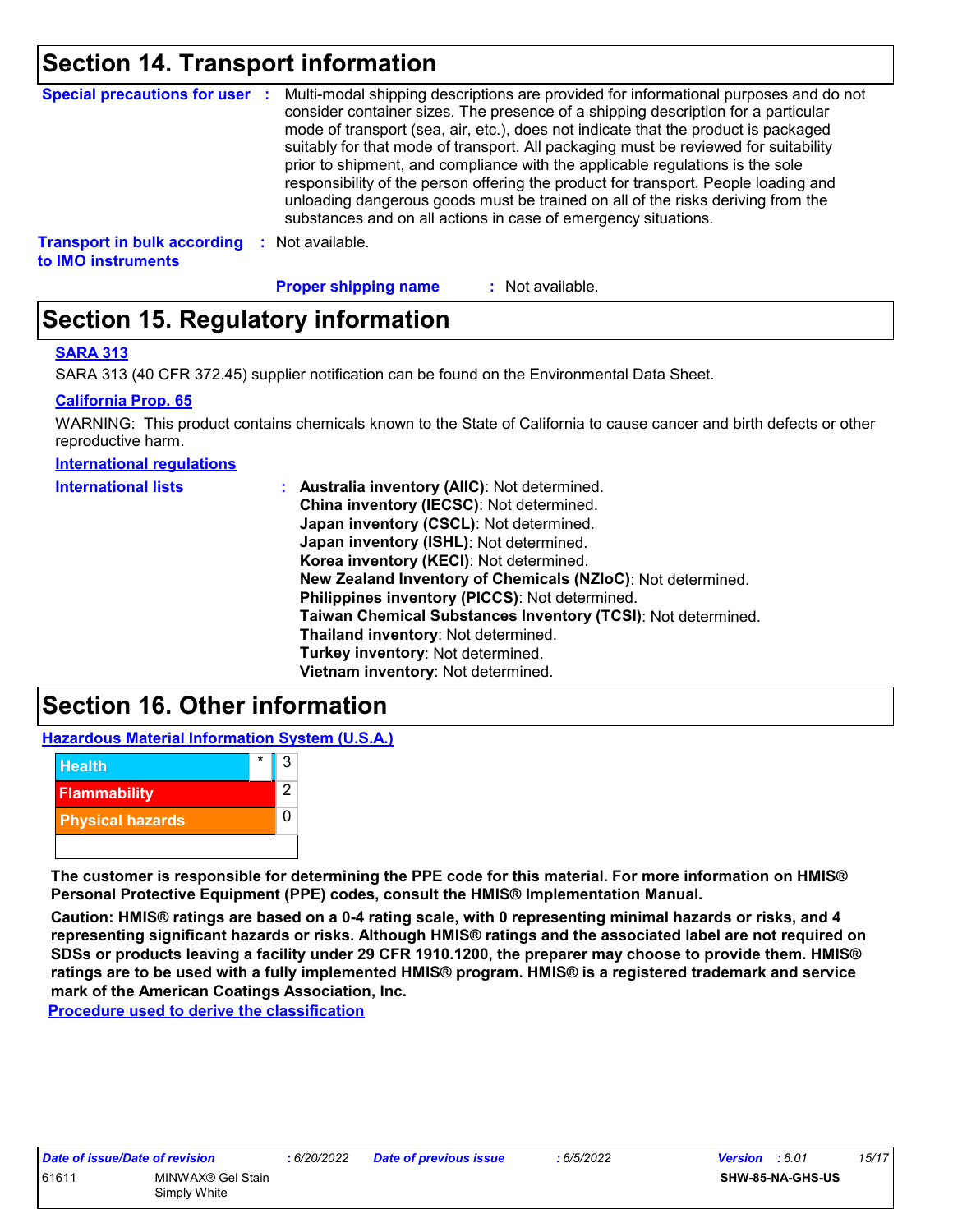### **Section 16. Other information**

| <b>Classification</b>                                                 | <b>Justification</b>  |
|-----------------------------------------------------------------------|-----------------------|
| <b>FLAMMABLE LIQUIDS - Category 3</b>                                 | On basis of test data |
| <b>SKIN SENSITIZATION - Category 1</b>                                | Calculation method    |
| <b>CARCINOGENICITY - Category 2</b>                                   | Calculation method    |
| SPECIFIC TARGET ORGAN TOXICITY (SINGLE EXPOSURE) (Respiratory tract   | Calculation method    |
| irritation) - Category 3                                              |                       |
| SPECIFIC TARGET ORGAN TOXICITY (SINGLE EXPOSURE) (Narcotic effects) - | Calculation method    |
| Category 3                                                            |                       |
| SPECIFIC TARGET ORGAN TOXICITY (REPEATED EXPOSURE) - Category 1       | Calculation method    |
| <b>ASPIRATION HAZARD - Category 1</b>                                 | Calculation method    |

**History**

| Date of printing                  | : 6/20/2022                                                                                                                                                                                                                                                                                                                                                                                                                                                                                                                                                                                                  |
|-----------------------------------|--------------------------------------------------------------------------------------------------------------------------------------------------------------------------------------------------------------------------------------------------------------------------------------------------------------------------------------------------------------------------------------------------------------------------------------------------------------------------------------------------------------------------------------------------------------------------------------------------------------|
| Date of issue/Date of<br>revision | : 6/20/2022                                                                                                                                                                                                                                                                                                                                                                                                                                                                                                                                                                                                  |
| Date of previous issue            | : 6/5/2022                                                                                                                                                                                                                                                                                                                                                                                                                                                                                                                                                                                                   |
| <b>Version</b>                    | : 6.01                                                                                                                                                                                                                                                                                                                                                                                                                                                                                                                                                                                                       |
| <b>Key to abbreviations</b>       | $\therefore$ ATE = Acute Toxicity Estimate<br>BCF = Bioconcentration Factor<br>GHS = Globally Harmonized System of Classification and Labelling of Chemicals<br>IATA = International Air Transport Association<br>IBC = Intermediate Bulk Container<br>IMDG = International Maritime Dangerous Goods<br>LogPow = logarithm of the octanol/water partition coefficient<br>MARPOL = International Convention for the Prevention of Pollution From Ships, 1973<br>as modified by the Protocol of 1978. ("Marpol" = marine pollution)<br>$N/A = Not available$<br>SGG = Segregation Group<br>UN = United Nations |

**Indicates information that has changed from previously issued version.**

#### **Notice to reader**

**It is recommended that each customer or recipient of this Safety Data Sheet (SDS) study it carefully and consult resources, as necessary or appropriate, to become aware of and understand the data contained in this SDS and any hazards associated with the product. This information is provided in good faith and believed to be accurate as of the effective date herein. However, no warranty, express or implied, is given. The information presented here applies only to the product as shipped. The addition of any material can change the composition, hazards and risks of the product. Products shall not be repackaged, modified, or tinted except as specifically instructed by the manufacturer, including but not limited to the incorporation of products not specified by the manufacturer, or the use or addition of products in proportions not specified by the manufacturer. Regulatory requirements are subject to change and may differ between various locations and jurisdictions. The customer/buyer/user is responsible to ensure that his activities comply with all country, federal, state, provincial or local laws. The conditions for use of the product are not under the control of the manufacturer; the customer/buyer/user is responsible to determine the conditions necessary for the safe use of this product. The customer/buyer/user should not use the product for any purpose other than the purpose shown in the applicable section of this SDS without first referring to the supplier and obtaining written handling instructions. Due to the proliferation of sources for information such as manufacturer-specific SDS, the manufacturer cannot be responsible for SDSs obtained from any other source.**